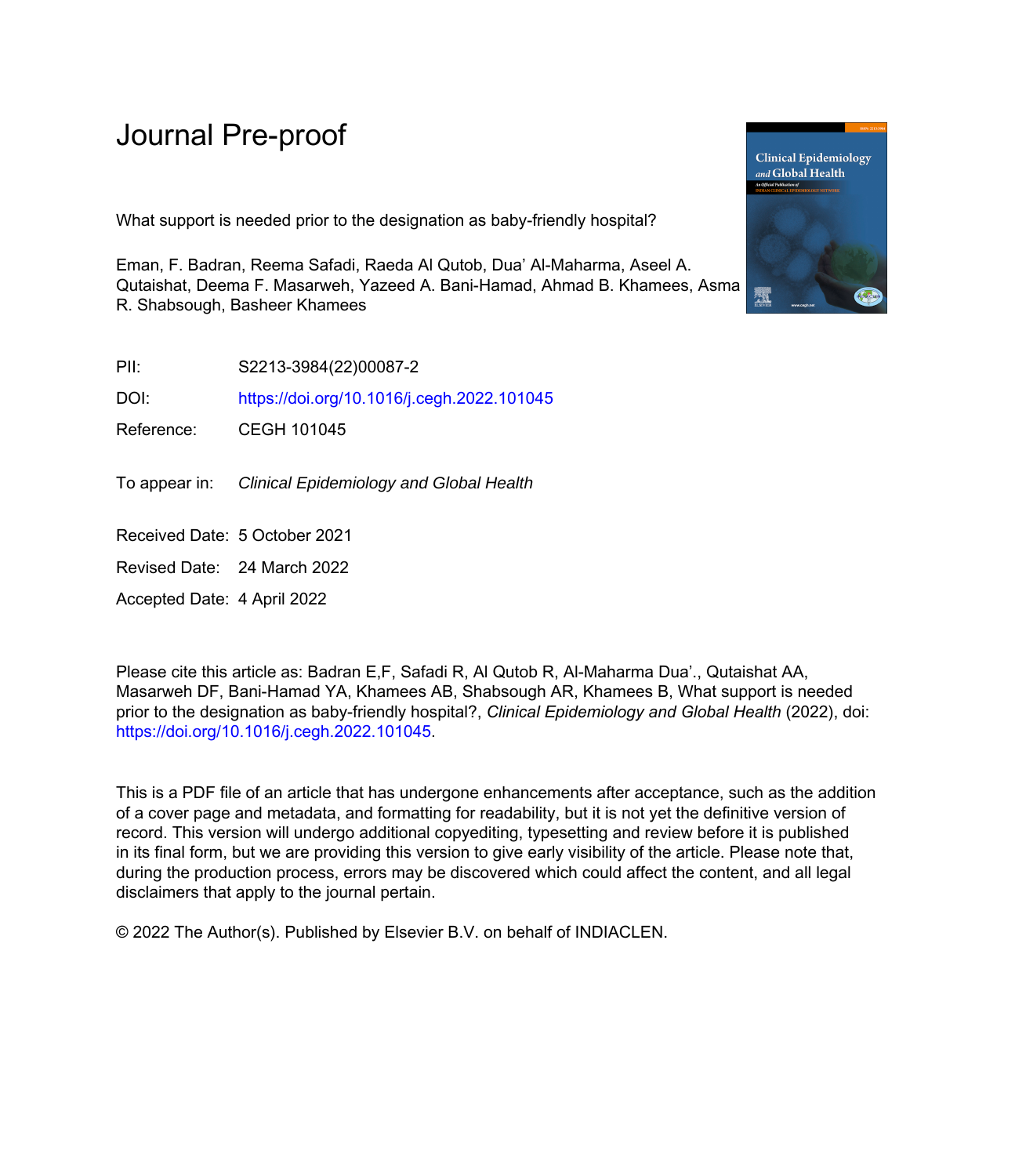# **What support is needed prior to the designation as baby-friendly Hospital? (Original Article)**

Eman, F. Badran<sup>1</sup>, Reema Safadi<sup>2</sup>, Raeda Al Qutob<sup>3</sup>, Dua' Al-Maharma<sup>2, 1</sup>Aseel

A.Qutaishat<sup>4</sup>, Deema F.Masarweh<sup>5</sup>, Yazeed A.Bani-Hamad<sup>5</sup>, Ahmad B.Khamees<sup>4,</sup>

Asma R.Shabsough<sup>5</sup>, Basheer Khamees<sup>6</sup>

<sup>1</sup>Department of Pediatrics, Neonatal Division, School of Medicine, University of Jordan,

Amman, Jordan

<sup>2</sup>Department of Maternal and Child Health, School of Nursing, University of Jordan,

Amman, Jordan

<sup>3</sup>Department of Family and Community Medicine, School of Medicine, University of Jordan, Amman, Jordan of Pediatrics, Neonatal Division, School of Medicine, Universel<br>and of Maternal and Child Health, School of Nursing, Universel<br>and<br>and f Family and Community Medicine, School of Medicine, Universel<br>and<br>and f Anesthesia , S

<sup>4</sup>Department of Anesthesia , School of Medicine, University of Jordan, Amman, Jordan

<sup>5</sup>Department of Obstetrics and Gynecology, School of Medicine, University of Jordan, Amman, Jordan

<sup>5</sup> School of Medicine, University of Jordan, Amman, Jordan

<sup>6</sup>Department of Accounting, School of Business, University of Jordan, Amman, Jordan

### **Corresponding Author**

Eman F. Badran, MD, MRCPCH. **ORCID iD** https://orcid.org/0000-0003-1124-592X

Professor of Pediatrics

University of Jordan and Jordan University Hospital

School of Medicine, Department of Pediatrics, Neonatal-Perinatal Division

PO Box 961915, Amman 11196, Jordan

Phone: + 96279 5608288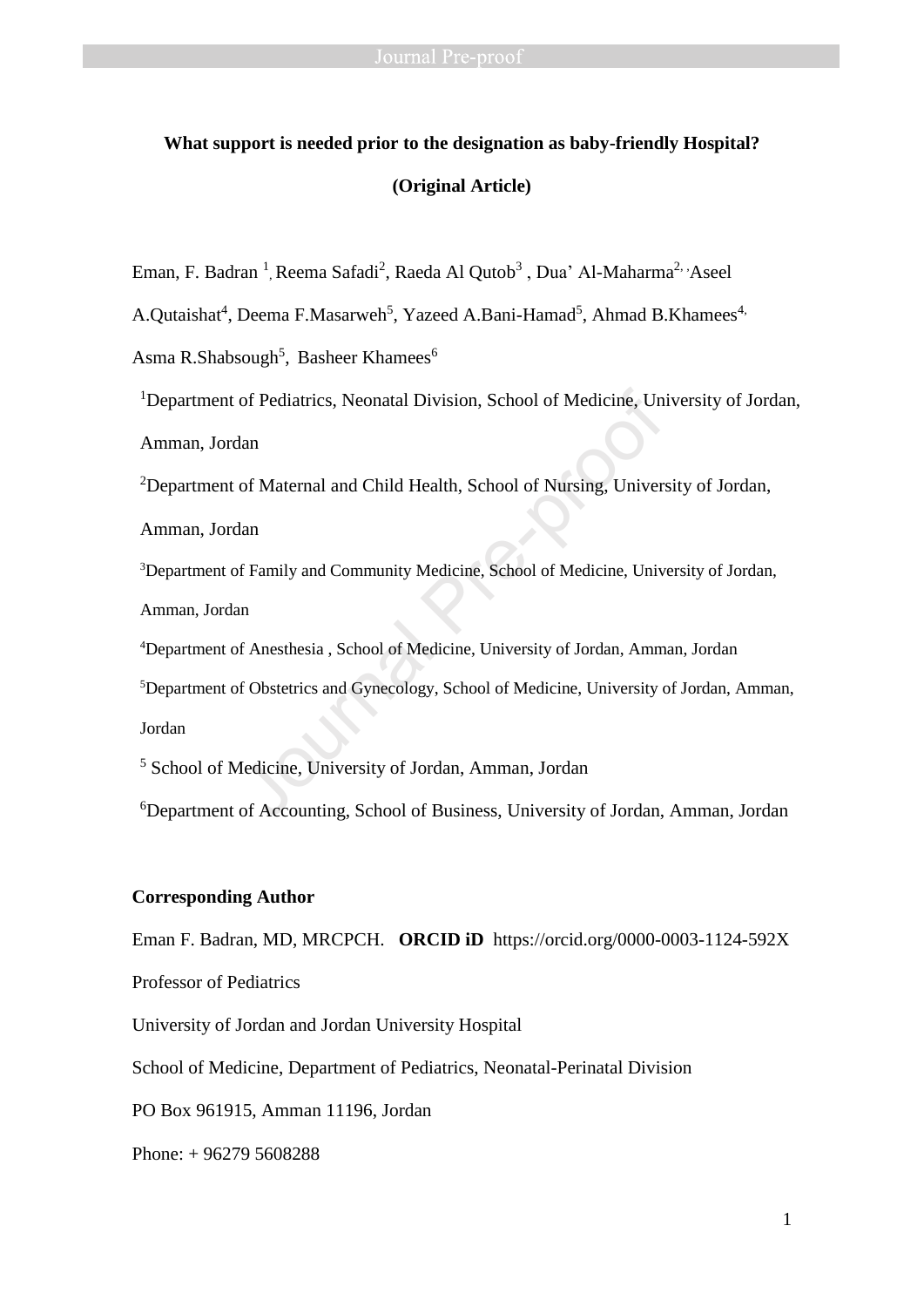email: [e.badran@ju.edu.jo,](mailto:e.badran@ju.edu.jo) [emanfbadran@gmail.com](mailto:emanfbadran@gmail.com)

Running title: Working mothers' barriers to exclusive breastfeeding

**Conflicts of interest:** Alle authors have declared that they have no potential conflicts of interest related to the research, authorship, and/or publication of this article.

### **Abstract**

**Introduction:** Breastfeeding rates remain low inJordan. Exploring facilitators and barriers contributing to women's difficulties in juggling exclusive breastfeeding (EBF<=6months) and work to achieve positive outcomes, is critical.

A**im:** To assess EBF rate and challenges faced by mothers after returning to work at a hospital setting prior to its designation as a Baby Friendly Hospital. **Methods**: face to face cross-sectional study using validated questioner was conducted over a one-month period on all 75 working mothers at our institute who had a new baby aged 6 to 48 months before the study date. **Results:** The EBF initiating rate was 56%. The perceived identified barriers include a lack of flexibility in the work schedule for breast feeding/milk expression, a lack of pumping space, dissatisfaction with maternity leave, and concerns about support from supervisors and co-workers' employers. The adherence to EBF among mothers who had co-worker support, self-confidence of EBF, and environmental support at the workplace differed significantly from those who did not have these conditions ( $p < 0.05$ ). Exploring facil:<br>Breastfeeding rates remain low inJordan. Exploring facil<br>buting to women's difficulties in juggling exclusive breast<br>ths) and work to achieve positive outcomes, is critical.<br>ss EBF rate and challenges face

**Conclusion:**Despite putting confidence in EBF and family/partner support, the mother's return to work was a significant impediment to EBF continuation.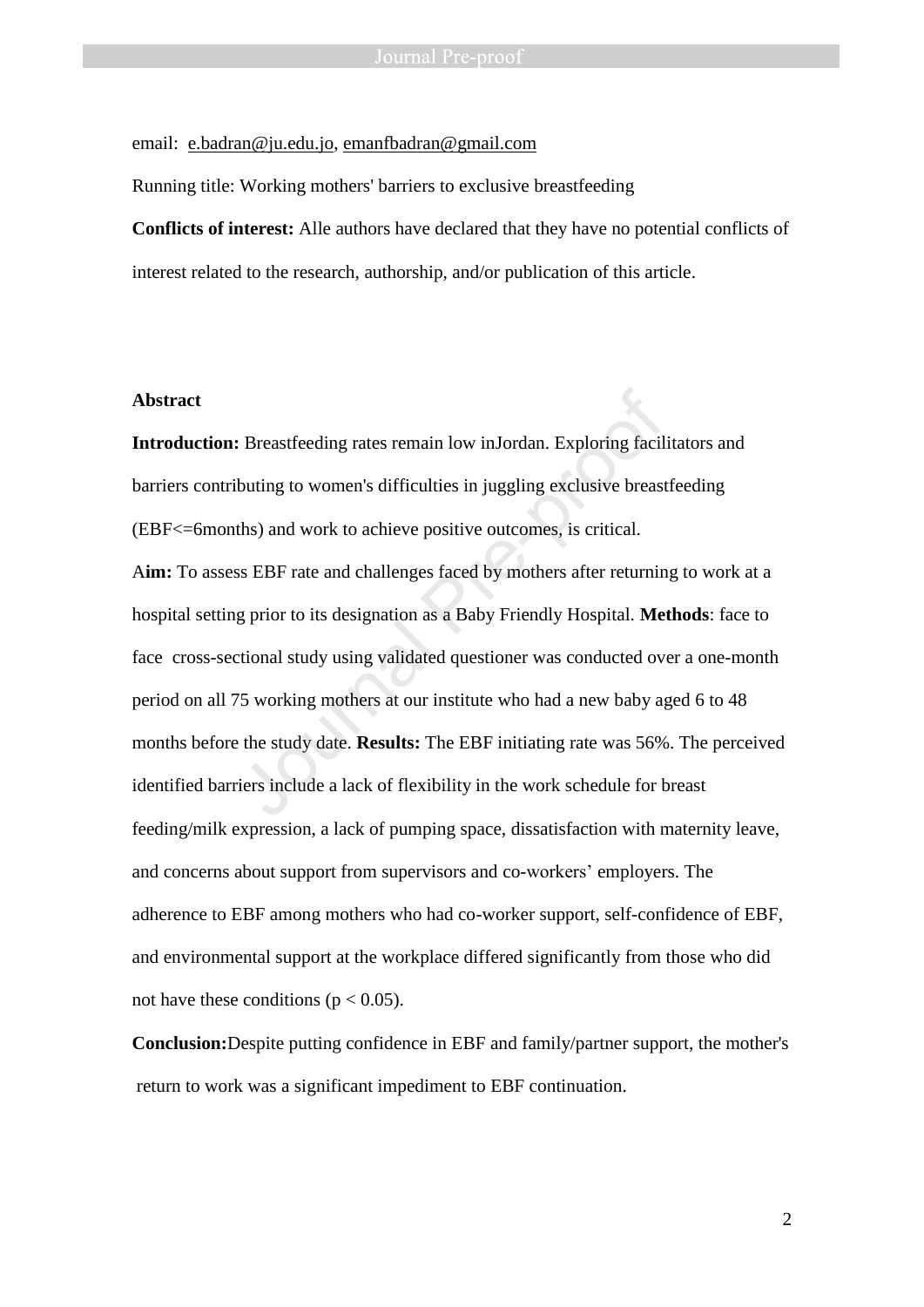Mothers' adherence to exclusively nursing their infants increased if they had environme ntal support at work and co-worker employee support.

**Keyword:** breastfeeding; women's health; workplace

**Declaration of Interest statement:** Alle authors have declared that they have no potential conflicts of interest related to the research, authorship, and/or publication of this article

Jumple Pre-proof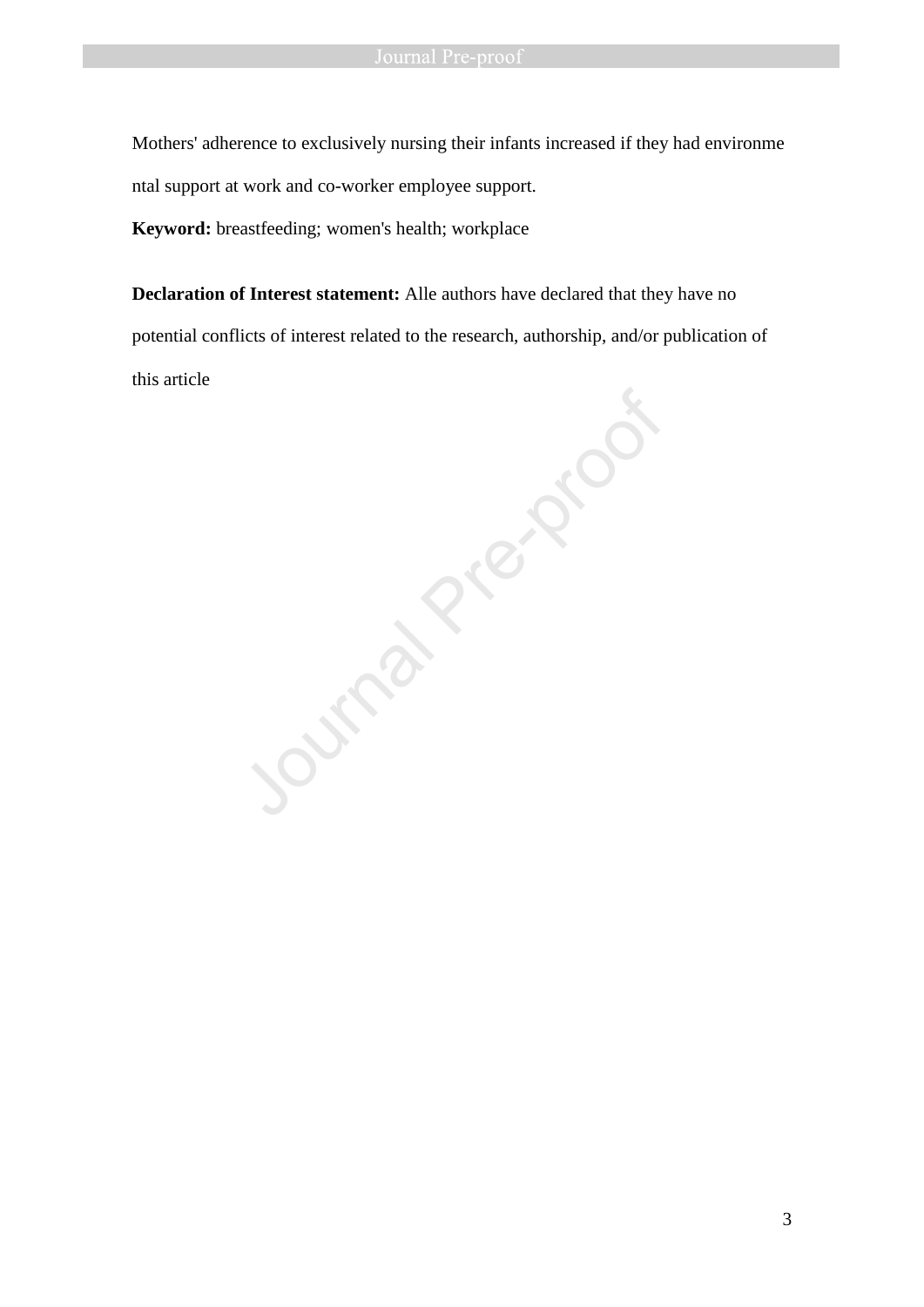| 'What is already known       | Returning to work is to blame for early EBF      |
|------------------------------|--------------------------------------------------|
| about this topic?            | cessation due to a variety of challenges.        |
|                              | Rigid hospital policies and practices can have a |
|                              | negative impact on breast feeding.               |
|                              | women who do work and breastfeed often lack      |
|                              | support.                                         |
|                              |                                                  |
| 'What does this article add? | Identify obstacles that will help stakeholders   |
|                              | involved in promoting baby friendly hospital     |
|                              | designation by providing specific evidence-      |
|                              | based supportive workplace needs that will       |
|                              | improve EBF outcomes.                            |
|                              |                                                  |
|                              |                                                  |
|                              |                                                  |
|                              |                                                  |
|                              |                                                  |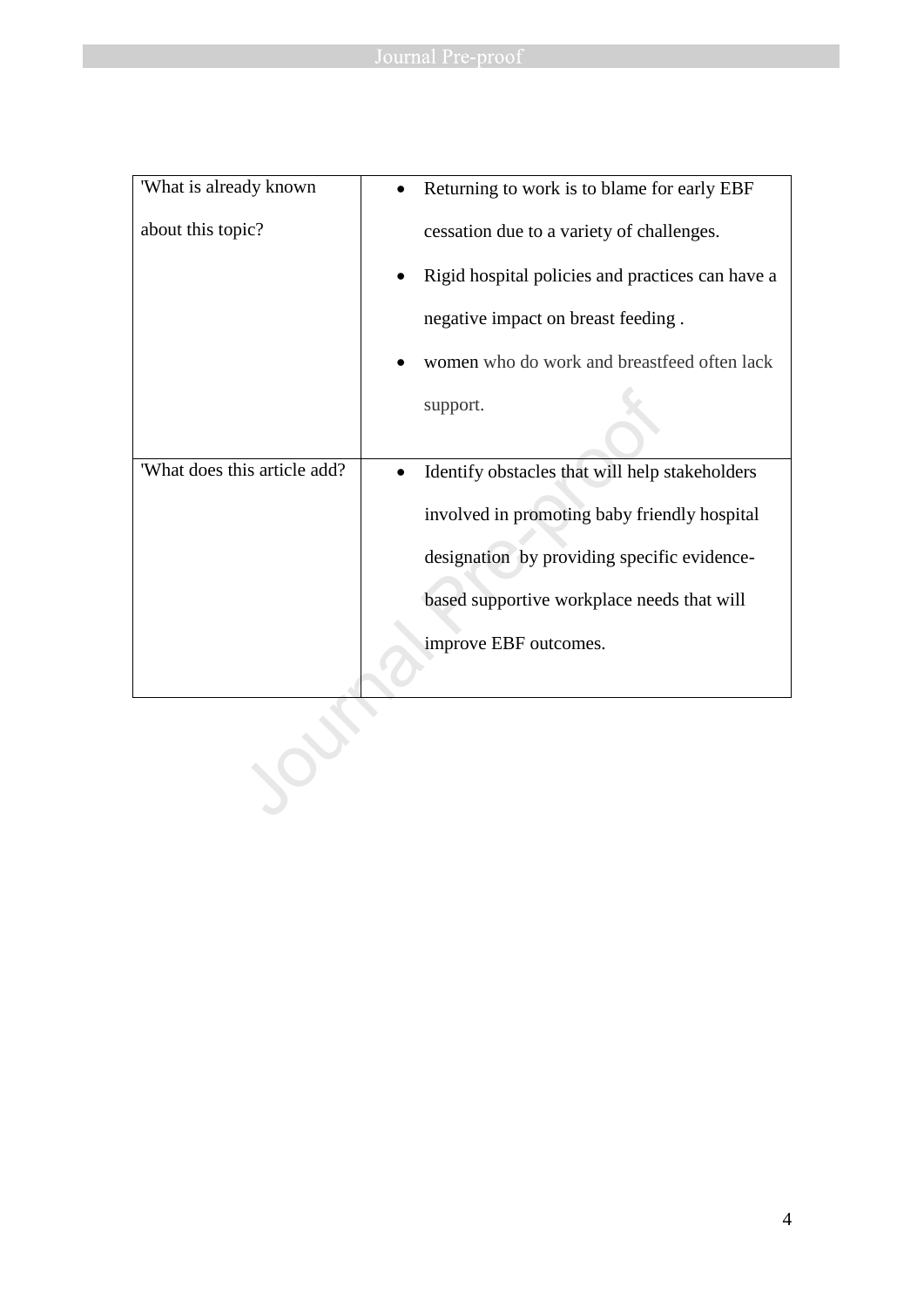# **Introduction**

Exclusive breastfeeding (EBF) is the practice of feeding the infant breast milk only for the first 6 months of life without any other type of food or drink, not even water(1). It is considered complete nutrition for infants in the first 6 months of their lives, which can prevent life-threatening infections at this period. It has been estimated that 90% of deaths among children aged below five years due to respiratory tract infections, diarrhea diseases and neonatal sepsis could be prevented through practicing EBF(2). In addition, EBF has a long-term effect on infants' health by decreasing risks of asthma, diabetes mellitus type -1, leukemia and food allergies(3, 4).

Regarding mothers' health, EBF decreases postpartum depression, delays mothers' fertility span, and decreases the risk of breast cancer (5). Breastfeeding has a positive impact on the family, society and economy, including decreasing the annual health care costs and supplemental nutritional programs; it also plays a major role in decreasing employees' absenteeism and affecting the families' income (6). leaths among children aged below five years due to respiral<br>or expiral and a separation, EBF has a long-term effect on infants' health by de<br>betes mellitus type -1, leukemia and food allergies(3, 4).<br>Aling mothers' health,

Early initiation of BF is defined as putting new-born to the breast within the first hour of life. The World Health Organization (WHO) recommends initiating BF with immediate skin to skin contact between the mother and her new-born after birth and allowing the mother to stay with the new-born during the first 24 hours of life(7). There was a decline in early initiation of BF from 37.2% in 2007 to 18.6 in 2012 according to UNICEF Global database on early initiation of BF (7). Sadly, a similar decline was reported in EBF rate in Jordan in the first 6 months from 38% in 1995 to 26.7% in 2002, 22.7% in 2012 and 25.4 % in 2019 (8, 9).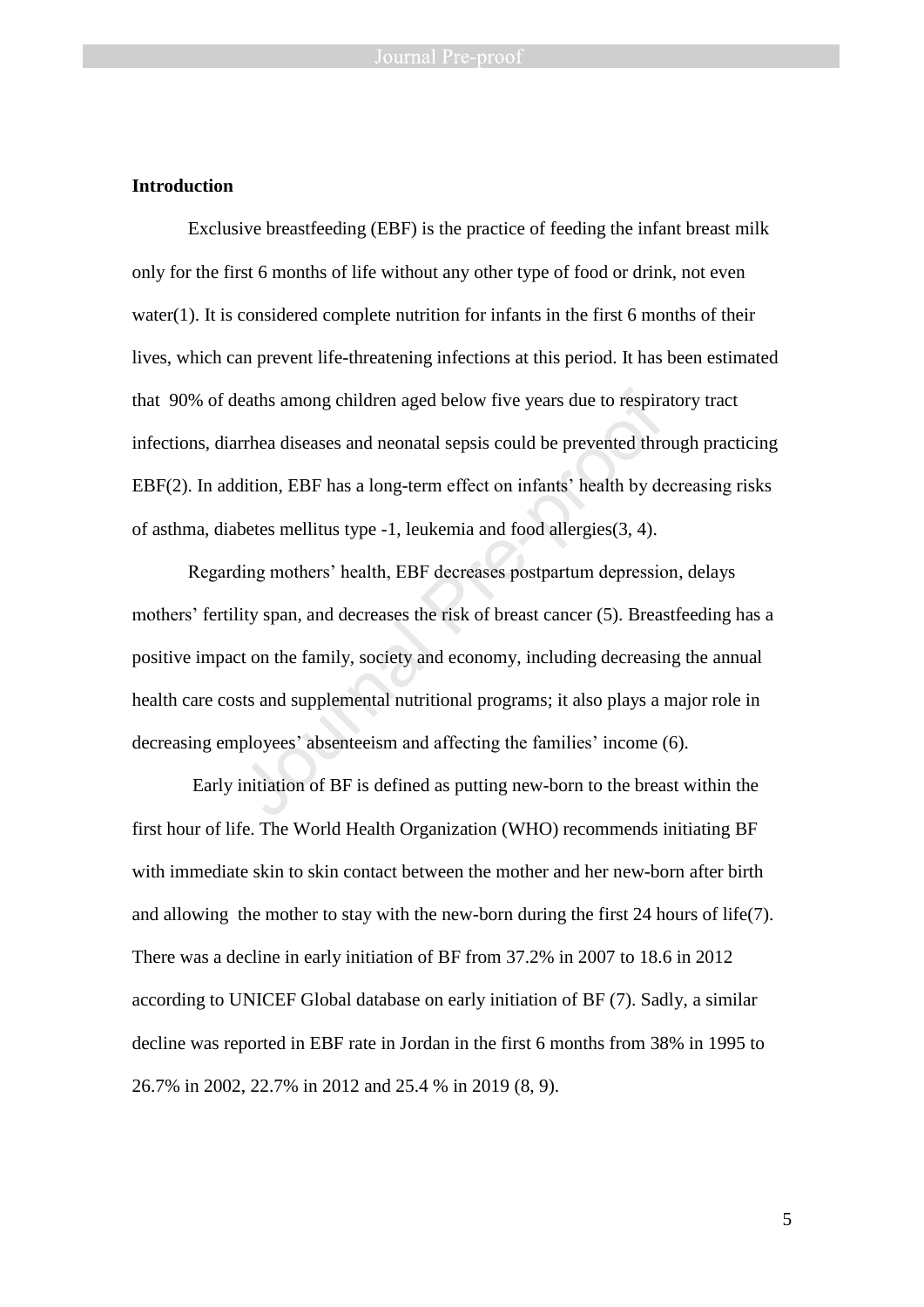Breastfeeding while working is a difficult issue. Initiation, exclusivity, and continuation of EBF in working places can be facilitated by different factors including direct supervisor manger and co-worker's employees support (10). It is also facilitated by improving access to EBF information and strengthening EBF counselling efforts(11, 12). Nevertheless, the presence of comprehensive training and monitoring programs for health workers regarding different EBF issues(2), nature of work, employee awareness of their company's breastfeeding-friendly policies(13), and previous EBF experience have a positive effect on mothers' EBF knowledge, attitudes, and self-efficacy(14).

Returning to work is responsible for early EBF cessation(10, 15) and decreasing mothers adherence to EBF practices due to lack of time to express milk(14)and the absence of a private dedicated place for BF g and pumping(16). Early EBF cessation is also affected by long working hours, type of profession, family income, lack of proper knowledge and training about EBF, absence of supportive EBF organization busy work schedule, and stressful working conditions(14, 17). In addition, postpartum mothers who have maternal leave of less than or equal to 6 months had low BF initiation rates and have ceased EBF earlier(18). Rigid hospital policies and practices, such as a short and non-negotiable period of maternity leave, inflexible shift patterns, and lack of childcare provision can affect EBF negatively(19). Therefore, we conducted this study to determine the prevalence of EBF among working mothers who gave birth to a new infant aged 6 to 48 months at the tertiary care teaching University Hospital**.**  Furthermore, the study evaluated working mothers' confidence in continuing EBF after returning to work, as well as workplace difficulties that affected working mothers' adherence to EBF. This research helps to close one of the WHO-required research gaps by assisting various stakeholders involved in promoting, protecting, and supporting any's breastfeeding-friendly policies(13), and previous EE<br>e effect on mothers' EBF knowledge, attitudes, and self-et<br>ing to work is responsible for early EBF cessation(10, 15)<br>rence to EBF practices due to lack of time to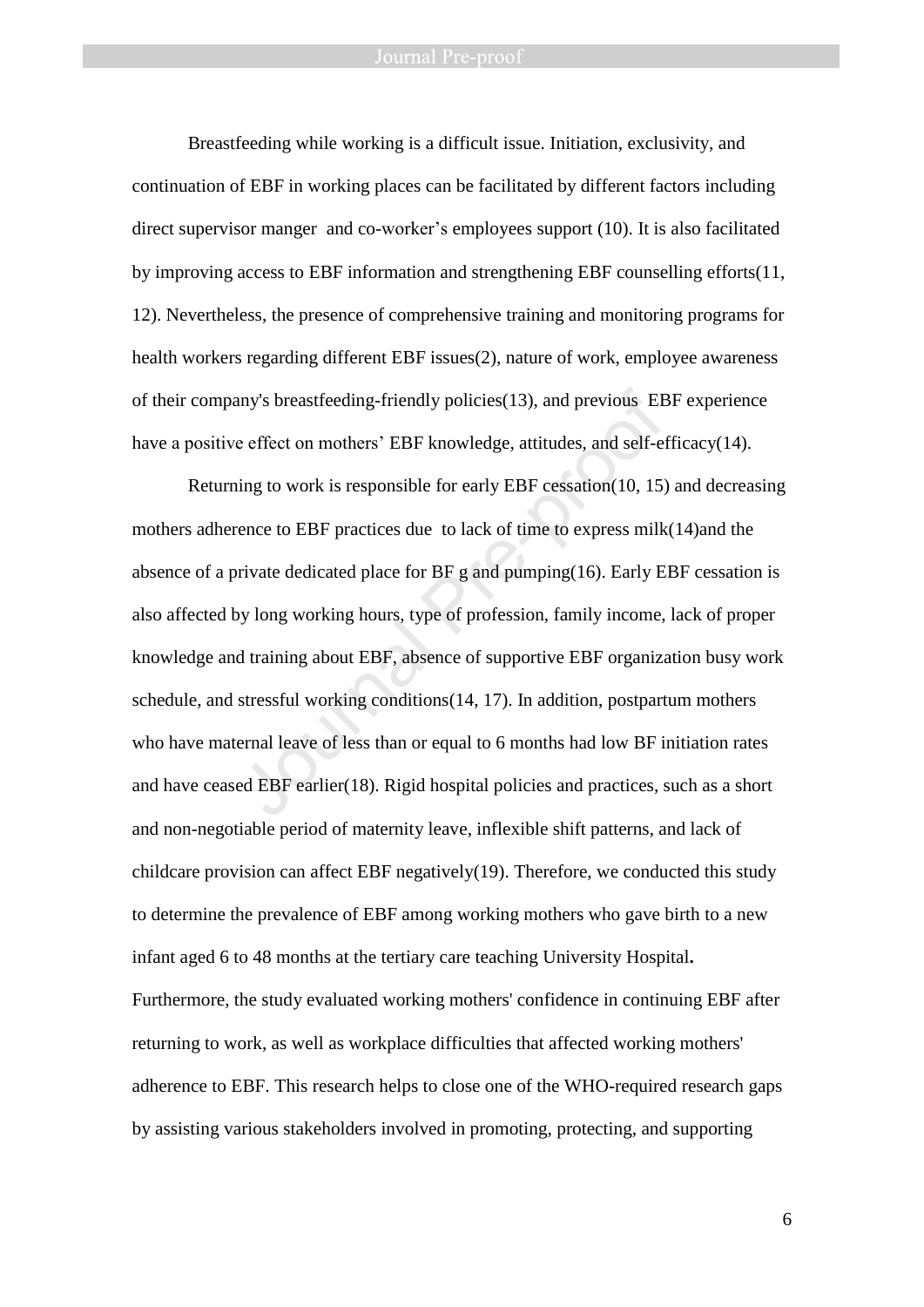maternal EBF efforts by providing evidence-based supportive work environment needs that will improve EBF outcomes.

### *Methods*

This cross-sectional study was conducted at Jordan University Hospital, a tertiary care teaching hospital located in Amman, Jordan, prior to the facility being designated as a baby-friendly facility. The hospital lacked breastfeeding support services such as training, rooms or space for pumping and storing breast milk at the time of the study, and not all women had access to their infants during work hours.

It was designated as a baby-friendly facility in June 2019. (six months after the current study was completed). According to the National Labour Law in Jordan, Maternity Leave and Maternity Protection Laws. Women workers are entitled to maternity leave with full pay for ten weeks including periods of rest before and after birth,Leave after delivery shall be no less than six weeks long (20). In this hospital, all female employees are entitled to this maternity leave period except female physicians in training, who are entitled to two weeks only. as training, rooms or space for pumping and storing breast<br>ady, and not all women had access to their infants during v<br>designated as a baby-friendly facility in June 2019. (six m<br>was completed). According to the National L

All maternal employees in this hospital are entitled to 70 days of maternity leave, with the exception of the physician in training, who is entitled to two weeks. These mothers were chosen because they had not been exposed to any of the policies put in place at the hospital as it prepared to become a Baby Friendly Hospital. Participants were recruited by contacting the Hospital's Department of Human Resources. All empoyee mothers  $(n=75)$  who had given birth to a new child between the ages of 6 and 48 months prior to data collection were contacted and interviewed .

#### *Data collection*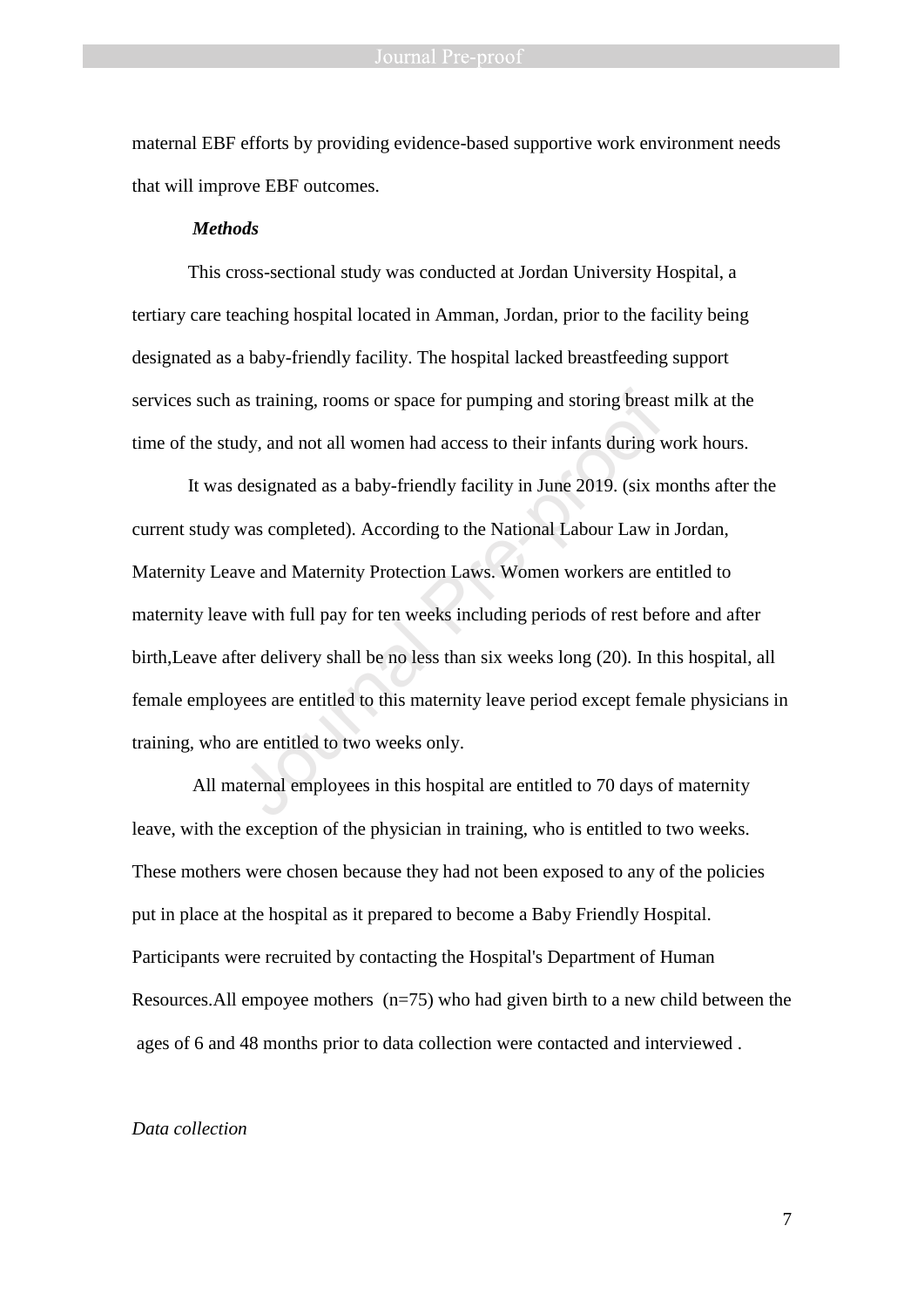#### Journal Pre-proof

The Employee Perceptions of Breastfeeding Support Questionnaire (EPBS-Q) in English was adopted (21, 22)and slightly modified by five academics through face validation to fit our culture, piloted on 15 non-study participants, and retested for reliability with Cronbach's alpha of 0.79. The researchers conducted direct face-to-face interviews to collect data.

#### *Study Instrument*

The Employee Perceptions of Breastfeeding Support Questionnaire consisted of closedended questions covering the following topics (items 1–4):

Mother demographics and characteristics ( $n=16$ )

- 1. Exclusive Breastfeeding rate at 2 and 6 months
- 2. Workplace environment characteristics and maternity leave infrastructure (dedicated breastfeeding space, availability of electric pumps) and nature of paid leave after Resources that support (n=10) They are as follows: Exercutions of Breastfeeding Support Questionnaire consent of Breastfeeding Support Questionnaire consent on Sovering the following topics (items 1–4):<br>
Fre-demographics and characteristics (n=16)<br>
clusive Breastfeeding r
	- a. Gender of manger/direct supervisor and Co-worker's employees.  $(n=2)$
	- b. Flexibility of time after returning to work: weekly hours, full time, part time. (n=2)
	- c. Infrastructure support : the availability of electric pumps, flexible time options for pumping and/or breastfeeding, and the availability of a pumping location for breastmilk. (n=3)
	- d. Maternity leave : Nature and Payment of Leave After Delivery, Satisfaction with Maternity Leave Length. (n=3)
- 3. Breast feeding practices, resources of getting information and lactation support after they return to work.  $(n=13)$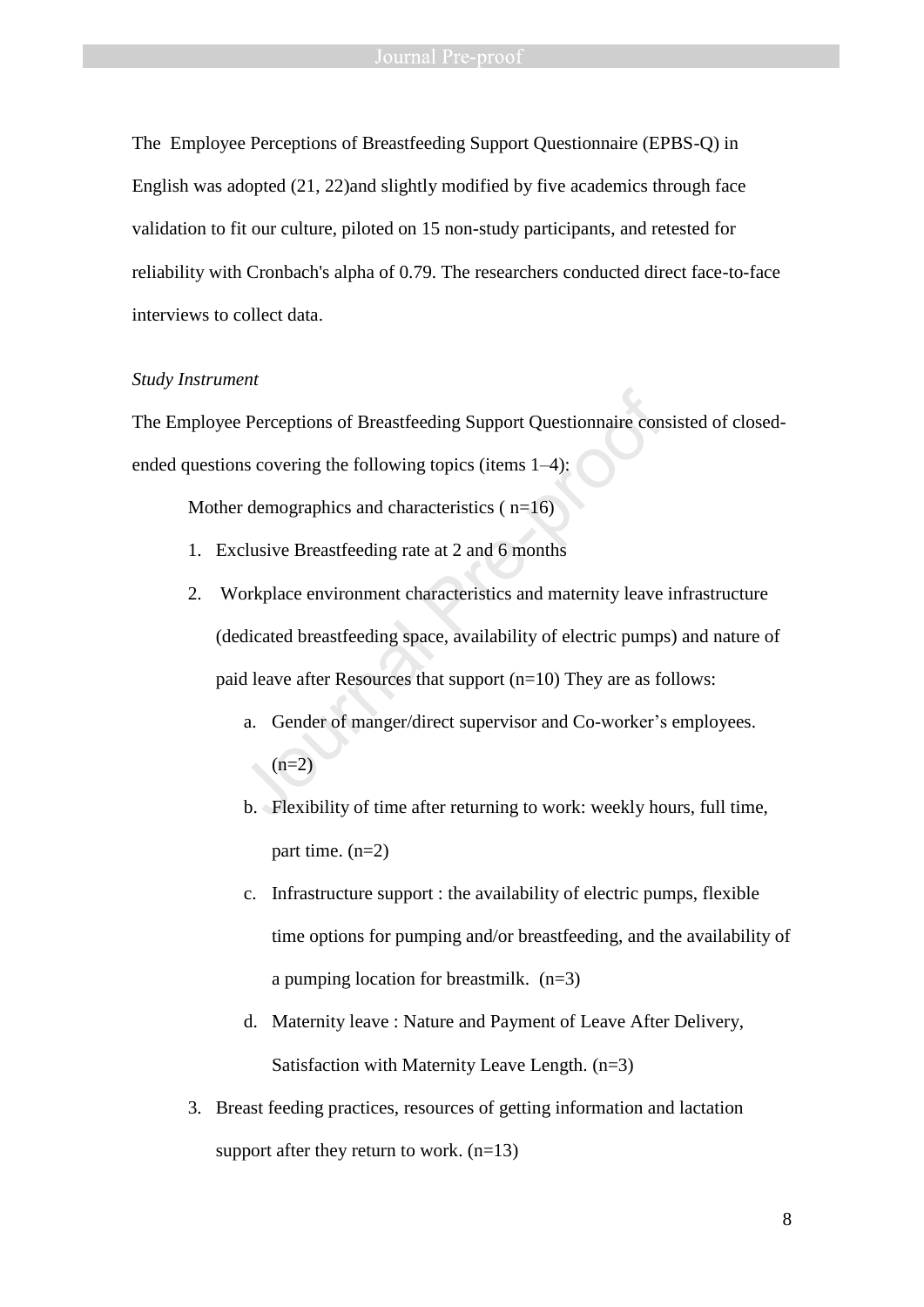- a. Breast feeding practices: The ability to pump or EBF at work, the ability to pump as frequently as needed, flexible time options for EBF / pumping, and women believing that there is a written policy supporting pumping milk at work.  $(n=4)$
- b. Source of getting lactation support and information.  $(n=6)$
- c. Source of personal support to continue EBF : source of family a supportive person to continue EBF and New-born care provider when mother at work (n=2)
- d. Had extended the maternity.  $(n=1)$
- 4. Perceived maternal confidence and environmental factors at workplace to continue EBF after returning to work using Likert scale. the Degree of assessment included 8 items with a scale of 0-5 points (1=never, and 5=always). A value >2.5 was considered good supportive person to continue EBF and New-born can<br>mother at work (n=2)<br>d. Had extended the maternity. (n=1)<br>reeived maternal confidence and environmental factors at<br>ntinue EBF after returning to work using Likert scale.

#### *Data analysis*

Once the data was collected , it was managed and analyzed using IBM SPSS Statistics version 24 software (SPSS Inc. Chicago, IL, USA). the demographics and the characteristics of working mothers were determined using descriptive statistics. The Likert scale was created for variables that use the Likert type to calculate mean scores. The data then were analyzed to calculate statistical significance of each variable by using Mann-Whitney U Test and Kruskal-Wallis Fisher's. The Fisher's exact tests were applied at frequencies of less than five. The threshold for statistical significance was set at p value  $< 0.05$ .

### *Ethical considerations*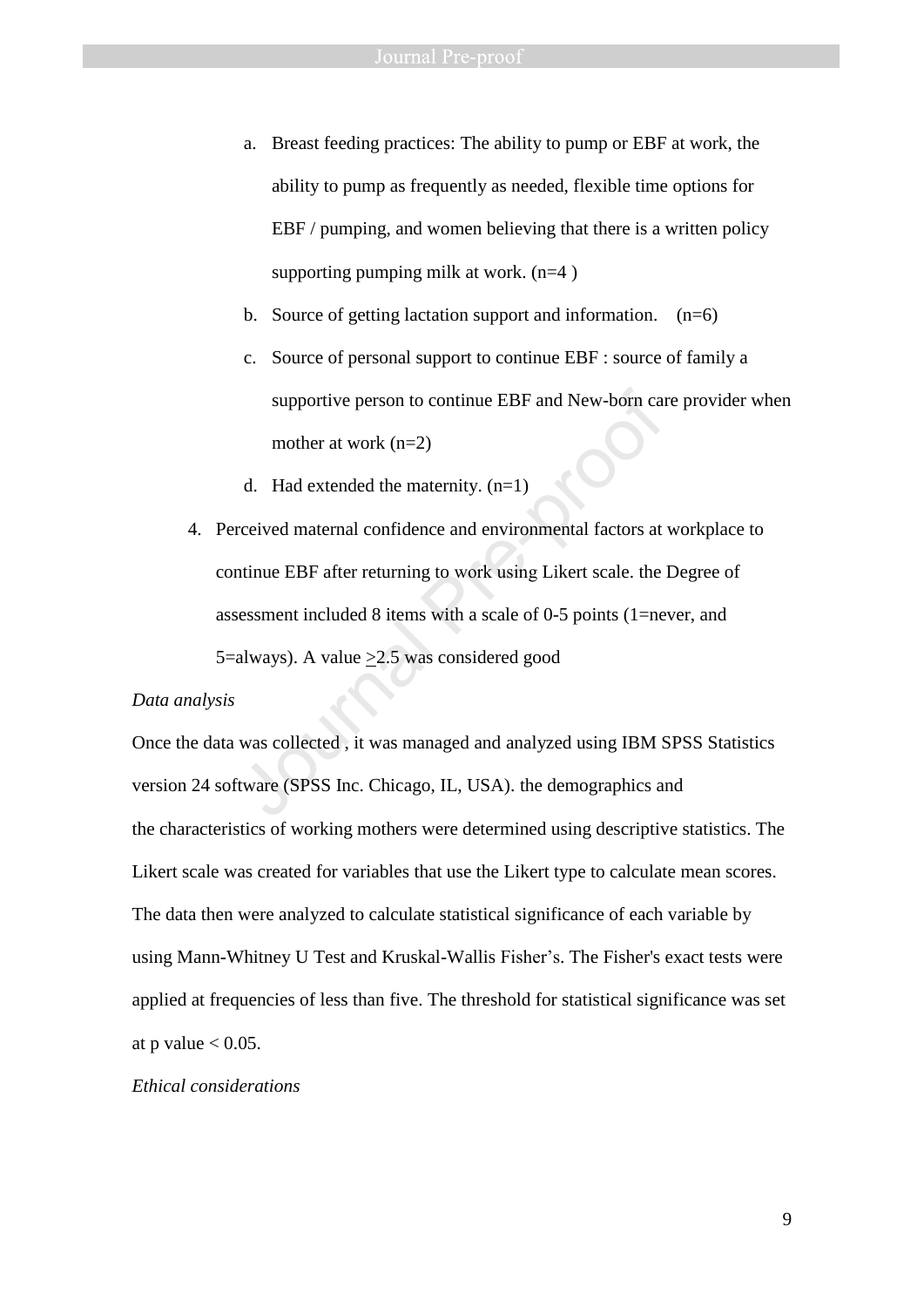The participants were informed that the answers to the questions will be completely private and will only be used for the sake of research only. They were asked to fill consent form before starting the interview. The whole process, confidentiality and preservation of data were explained to the participants before they gave their consent. The study was approved and funded by the Deanship of Scientific Research at the University of Jordan (reference grant number (1120/2019/19) and had ethical approval by the Institutional Review Board of Jordan University Hospital (reference number (67/2019/1438)).

### **Results**

#### *Participant's characteristics*

The ages of the participants ( $n= 75$ ) ranged from 21 to 45 years, with a mean age of 32 years (SD=4.92). The majority of participants (n=57, 76.7%) had a bachelor's degree or higher, were married to postgraduate educated husbands (n=62, 82.7 %), lived in Jordan's middle region (93.3 %), lived with their families (96 %), and had a family monthly income of more than 850 dollars (n=53, 70.7 %). The majority of participants (n=65; 86.7 %) worked in health care (resident doctors, nurses, pharmacists, laboratory technicians, nutritionists, and others). Seventeen of the participants were primiparous (22.6 %). Slightly less than half (48%) had a caesarean birth, and the majority (84%) gave birth to a term infant  $(> 37$  weeks of gestation), with a male to female ratio of 1.1:1. The average length of maternity leave taken by participants was 66.6 days (SD = 14.28). ional Review Board of Jordan University Hospital (referer<br>
3)).<br>
S)).<br>
characteristics<br>
ges of the participants (n= 75) ranged from 21 to 45 years,<br>
D=4.92). The majority of participants (n=57, 76.7%) had<br>
ier, were marrie

Slightly more than half of working mothers initiate BF in the first hour ( 56%), Furthermore, the EBF rate at discharge was nearly complete (97.3 %). Surprisingly, at two months, this rate had dropped to 34.7%, while at six months, it had dropped even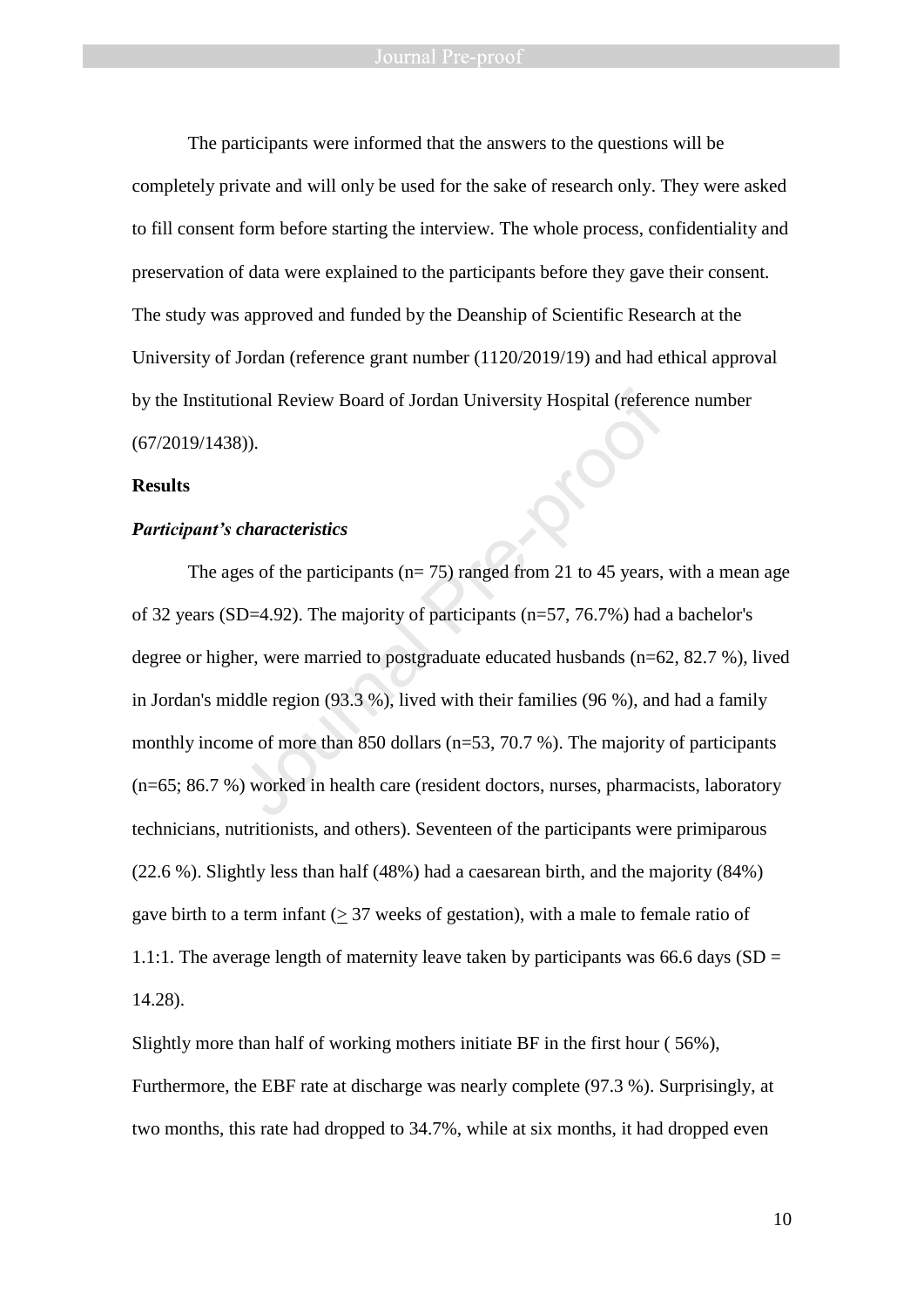further to 16 % (n=12). However, among those who had previously breastfed, more than half (n=35, 59.3 percent) reported EBF for more than or equal to 6 months. Half of them (n=42; 56%) reported starting BF within the first hour of birth. In general, 98.7% of the mothers believed that EBF is a healthy way to feed infants. Table 1 shows the demographic characteristics and EBF practices of participants.

| $(N=75)$       | Table (1) Demographic characteristics and breastfeeding practices of participants. |            |
|----------------|------------------------------------------------------------------------------------|------------|
|                | Variable                                                                           | $n$ (%)    |
| 1              | Mother's education                                                                 |            |
|                | Less than Bachelor                                                                 | 18(24%)    |
|                | Bachelor or more                                                                   | 57(76%)    |
|                |                                                                                    |            |
| $\overline{2}$ | <b>Father's education</b>                                                          |            |
|                | Less than Bachelor                                                                 | 36(48%)    |
|                | <b>Bachelor</b> or more                                                            | 39(52%)    |
| 3              | The nature of maternal work                                                        |            |
|                | Non-health provider                                                                | 10(12.3%)  |
|                | <b>Health Provider</b>                                                             | 65(86.7%)  |
| 4              | <b>Monthly Income USD</b>                                                          |            |
|                | < 850                                                                              | 22(29.3%)  |
|                | >850                                                                               | 53(70.7%)  |
| 5              | <b>Working years</b>                                                               |            |
|                | $\leq$ 5 years                                                                     | 19 (25.3%) |
|                | 6-10 years                                                                         | 27(36.0%)  |
|                | $> 10$ years                                                                       | 29(38.7%)  |
| 6              | <b>Mother lives with</b>                                                           |            |
|                | Husband and Kids                                                                   | 72 (96.%)  |
|                | Single headed household                                                            | $3(4.0\%)$ |
|                |                                                                                    |            |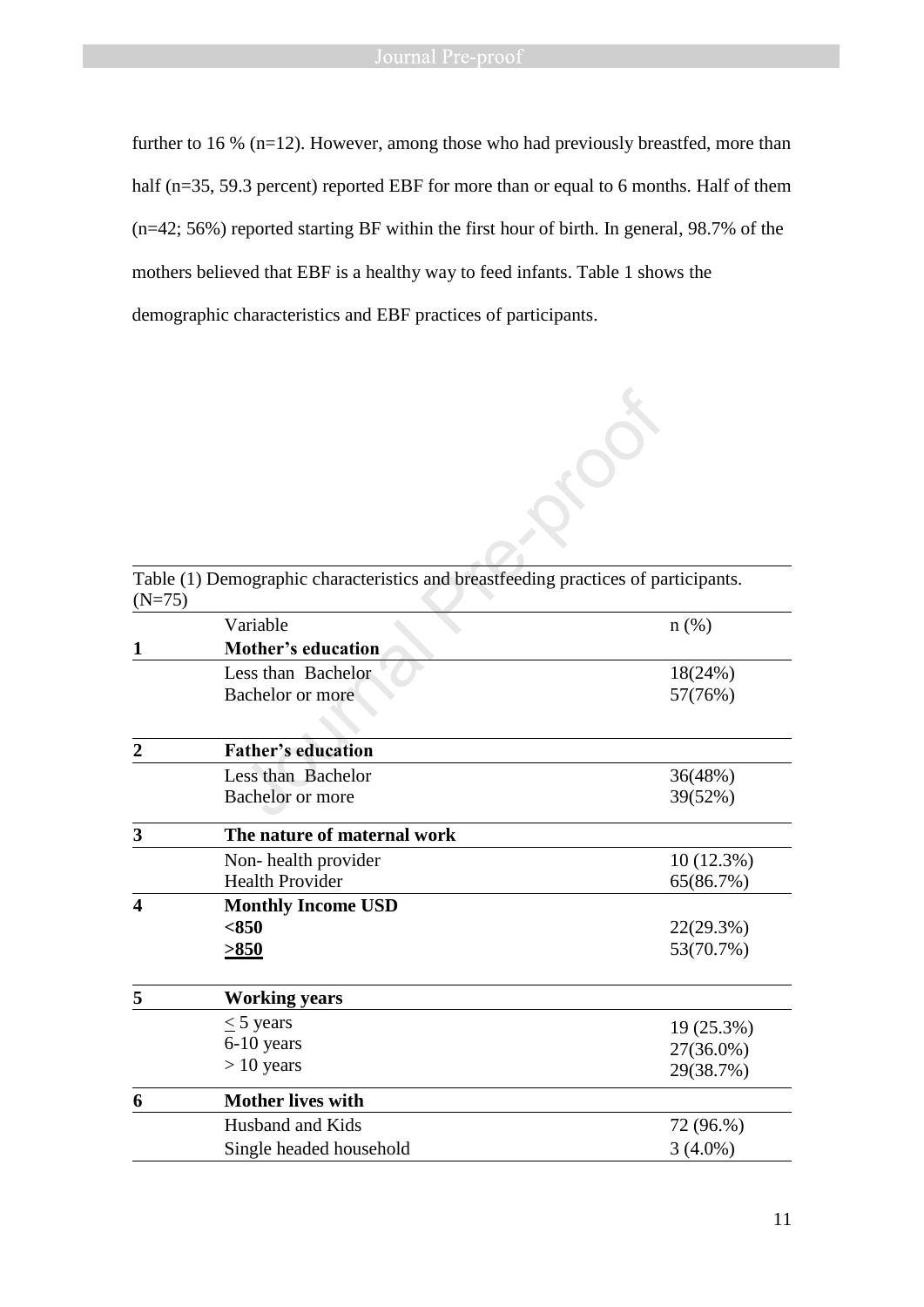| $\overline{7}$ | <b>Total number of children</b>                                   |             |
|----------------|-------------------------------------------------------------------|-------------|
|                | 1                                                                 | 17 (22.6%)  |
|                | $\overline{2}$                                                    | 29 (38.6%)  |
|                | $\overline{3}$                                                    | 16(21.3%)   |
|                | >4                                                                | 13 (17.3%)  |
| 8              | <b>Mode of delivery</b>                                           |             |
|                | Caesarean birth                                                   | 36 (48%)    |
|                | Vaginal birth                                                     | 39 (52%)    |
| 9              | <b>Gestational age at birth</b>                                   |             |
|                | $<$ 37 weeks                                                      | 12 (16%)    |
|                | >37 weeks or more                                                 | 63 (84%)    |
| 10             | sex of current new-born                                           |             |
|                | Male                                                              | 39 (52%)    |
|                | Female                                                            | 36 (48%)    |
| 11             | <b>First hour breastfeeding (initiation)</b>                      |             |
|                | Yes                                                               | 42 (56%)    |
|                | N <sub>0</sub>                                                    | 33 (44%)    |
| 12             | <b>Breastfeeding at hospital discharge</b>                        |             |
|                | Yes                                                               | 73 (97.3%)  |
|                | N <sub>o</sub>                                                    | 2(2.7%)     |
| 13             | Previous experience of ever breastfeeding for those who have more |             |
|                | than one child $(n=59)$                                           |             |
|                | Yes                                                               | 52 (88.1%)  |
|                | N <sub>o</sub>                                                    | 7(11.9%)    |
| 14             | Previous experience of EBF for more than 6 months (n=59)          |             |
|                | Yes                                                               | 35 (59.3%)  |
|                | N <sub>o</sub>                                                    | 24 (40.7 %) |
| 15             | Exclusive breastfeeding for the current infant at any time        |             |
|                |                                                                   | 29 (38.7%)  |
|                | Yes                                                               | 46 (61.3%)  |
|                | No                                                                |             |

# *3.2* **Characteristics of the workplace environment 75 participants**

Table 2 shows work place characteristics for the EBF mothers. Direct work supervisors' mangers were mostly females (n=49, 65.3%) and most of the reported coworker's employees were also females (40%). Regarding satisfaction with maternity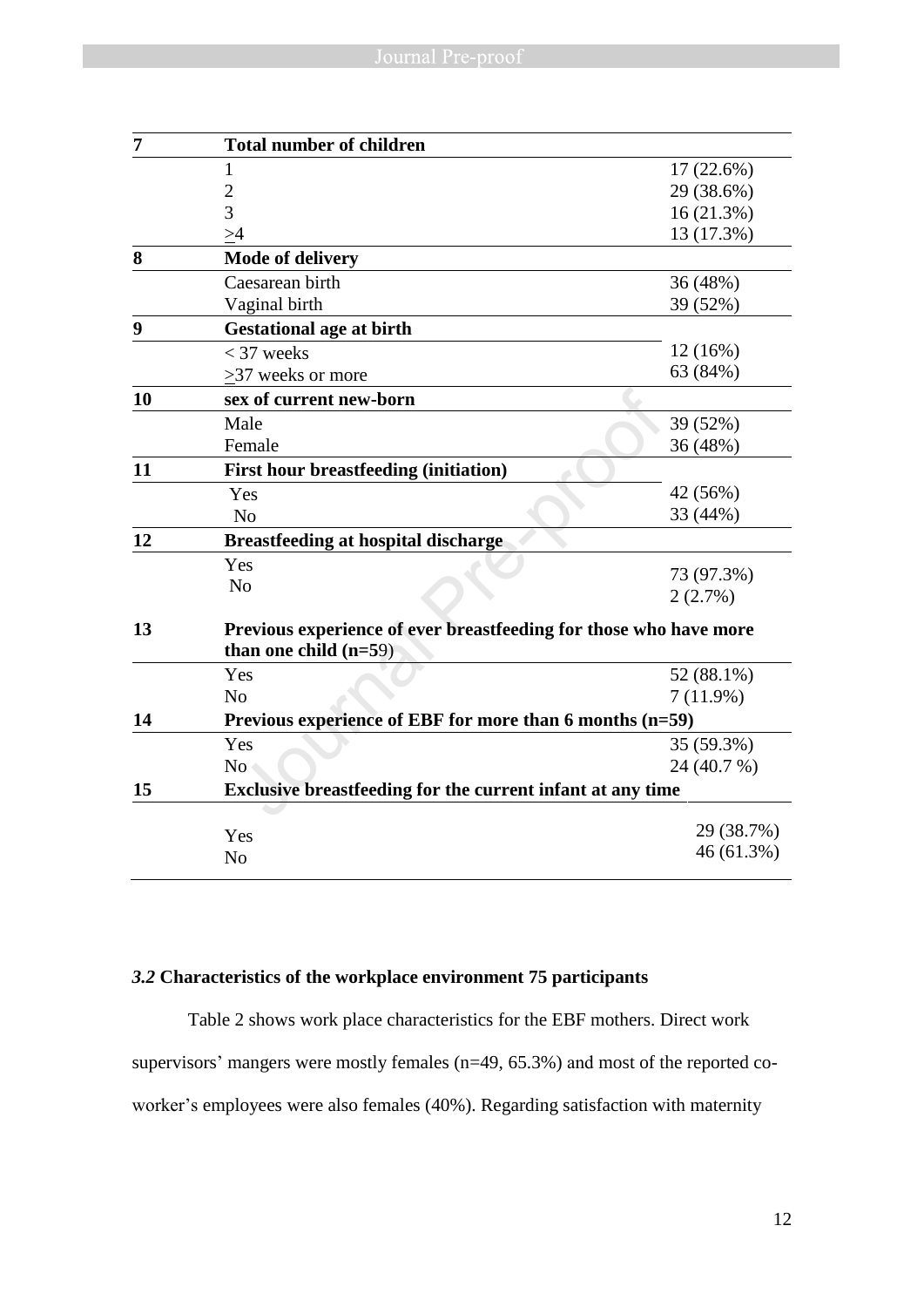leave duration about 72% of the working mothers were not satisfied with the duration of maternity leave.

|                | Table (2): Characteristics of the workplace environment $(N=75)$ |            |  |
|----------------|------------------------------------------------------------------|------------|--|
|                | Variable                                                         | $n$ (%)    |  |
|                | Gender of manger/Direct supervisor and Co-worker's               |            |  |
|                | employees'                                                       |            |  |
| $\mathbf{1}$   | <b>Gender of manger/Direct supervisor</b>                        |            |  |
|                | Male                                                             | 26(34.7)   |  |
|                | Female                                                           | 49 (65.3%) |  |
| 2              | <b>Gender Co-worker's employees'</b>                             |            |  |
|                | Mostly male                                                      | 12 (16%)   |  |
|                | Mostly female                                                    | 30 (40%)   |  |
|                | Equally distributed                                              | 33 (44%)   |  |
|                | Flexibility of time after returning to work                      |            |  |
| 3              | Weekly working hours after returning to work                     |            |  |
|                | $30 - 39$ hours/ week                                            | 6(8%)      |  |
|                | $\geq$ 40 hours/ week                                            | 69 (92%)   |  |
| $\overline{4}$ | Type of work after returning from maternity leave                |            |  |
|                | Part time -same workplace                                        | $4(5.3\%)$ |  |
|                | Full time - same workplace                                       | 71 94.7%)  |  |
|                | <b>Infrastructure support:</b>                                   |            |  |
| 5              | Availability of electric breast pump at working site*            | 5(6.7%)    |  |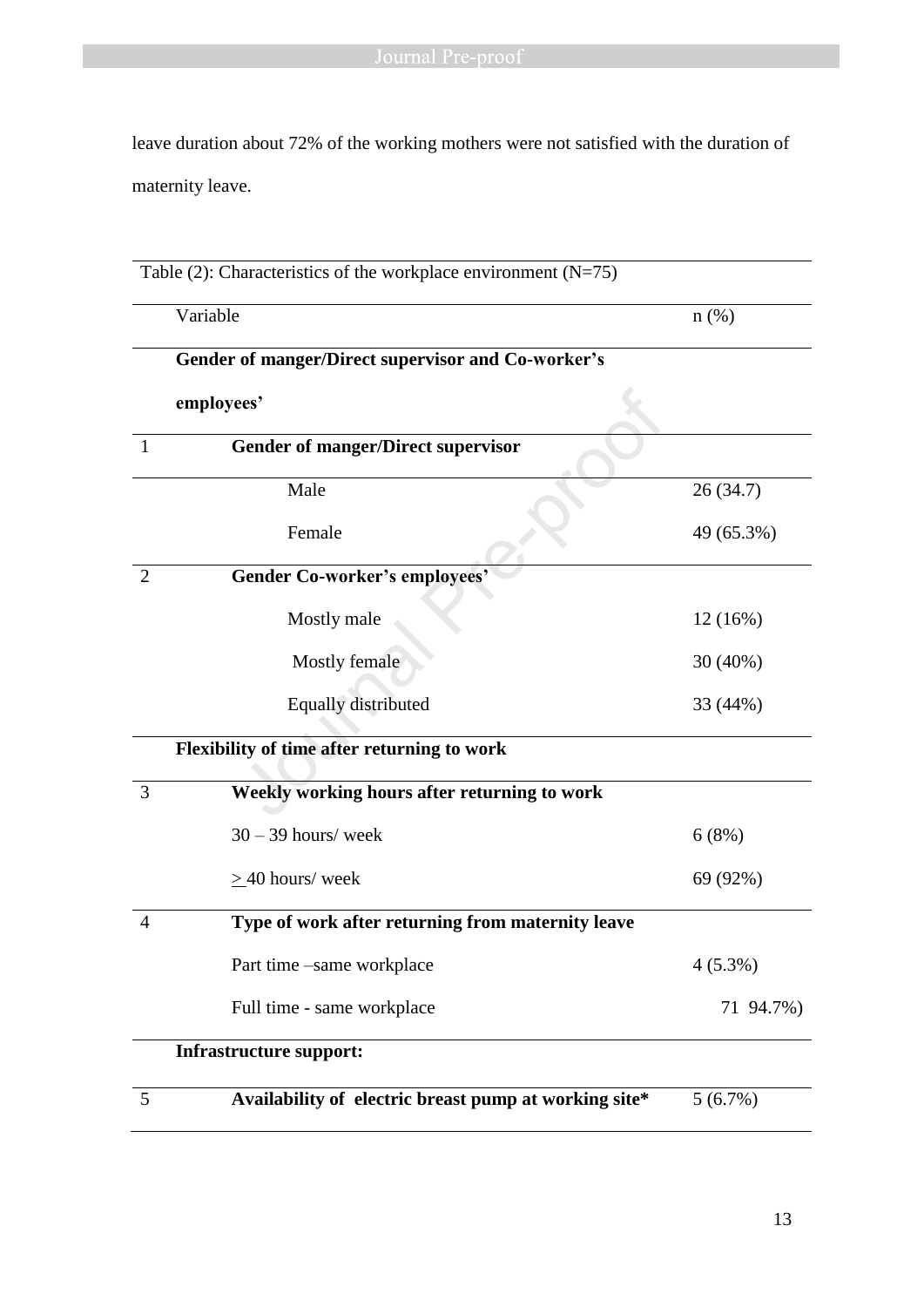| 6              | Availability of pumping Place for breastmilk during   | 24 (32%)    |
|----------------|-------------------------------------------------------|-------------|
|                | work (environmental support)                          |             |
| $\overline{7}$ | Availability of flexible time options for Pumping and |             |
|                | /or Breastfeeding place in work                       | 51 (68%)    |
|                | Did not pump                                          | 14 (18.7%)  |
|                | Pump in Locked room and used space when not occupied  | 6(8%)       |
|                | <b>Bathroom</b>                                       | $4(5.3\%)$  |
|                | Pump in Dedicated space                               |             |
| 8              | Nature of leave after delivery                        |             |
|                | Maternity leave                                       | 69 (92%)    |
|                | Sick leave                                            | 6(8%)       |
| 9              | <b>Paid Maternity leave</b>                           | 69 (92%)    |
| 10             | Satisfaction about length of maternity leave          |             |
|                | Strongly dis-satisfied                                | 34 (45.3%)  |
|                | Dis-satisfied                                         | 20 (26.7%)  |
|                | Somewhat satisfied                                    | 12 (16%)    |
|                | satisfied                                             | $8(10.7\%)$ |
|                | Strongly satisfied                                    | 1(1.3%)     |

*Resources to help mothers stick to the EBF after they return to work.*

As shown in table 3, About one quarter of the working mothers did not have any sort of EBF supportive person. Regarding where infants stay during mothers' working hours, only 14.7% had sent their infants to a day-care Centre at the workplace.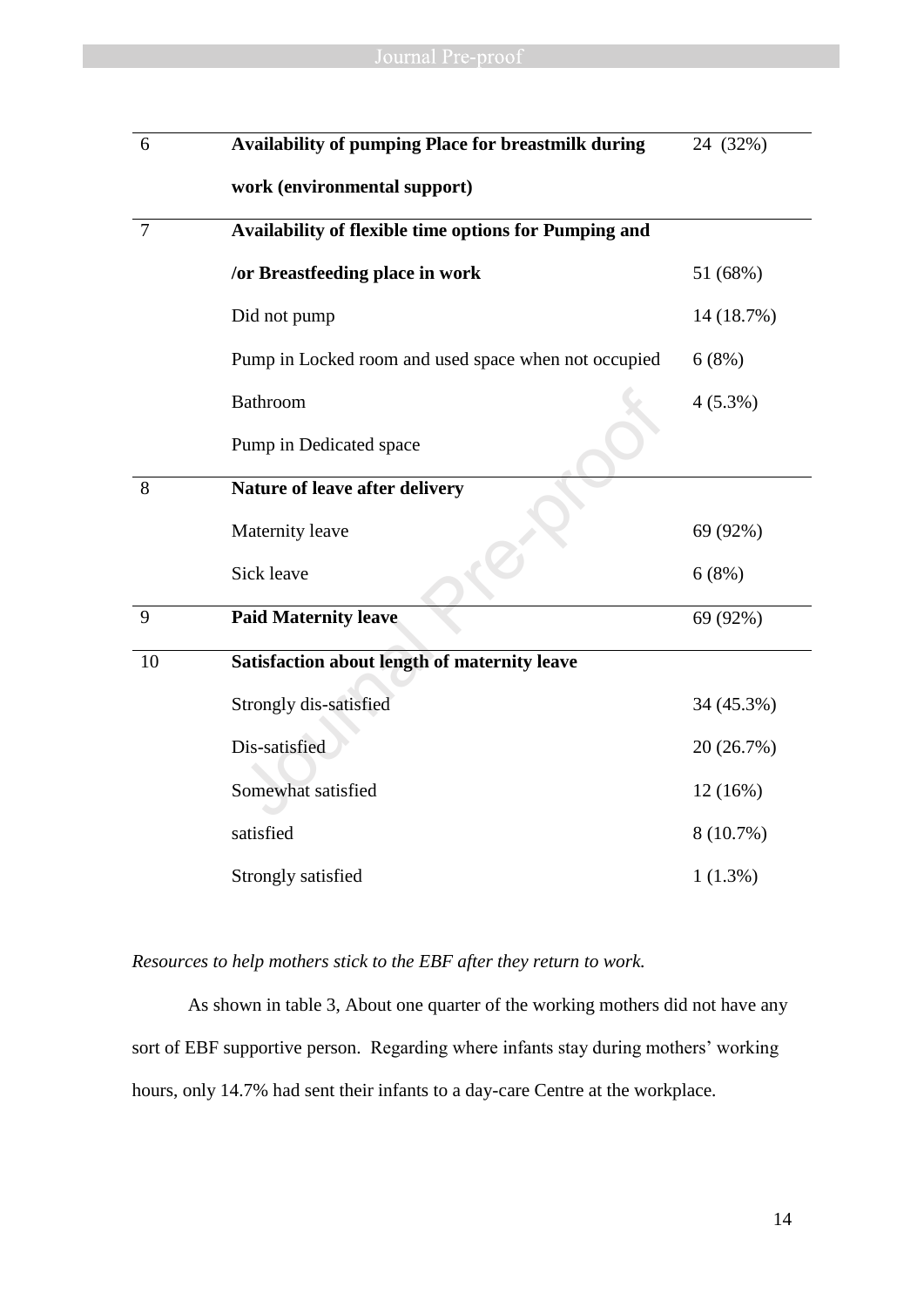Regarding educational information sources, social media ranked as the highest among resources utilized for knowledge about EBF (n=47. 62.7%).

In terms of structured educational counselling on BF, less than half of participants (n=32,42%) reported having no formal counselling about BF, while only 28% reported (n=21) have received BF counselling and support from the nursing staff at the hospital once their infant was born(. As far as EBF work support is concerned, majority of working mothers (68%) did not pump during working. Just5.3% of nursing mothers had access to a dedicated breast pumping location. Most of the participants (n=46, 61.4%) however, indicated that a total of 60 minutes or more should be given as a break in total to allow for breastfeeding /pumping during the official working hours . %) did not pump during working. Just5.3% of nursing moth<br>ast pumping location. Most of the participants (n=46, 61.4<br>a total of 60 minutes or more should be given as a break is<br>/pumping during the official working hours .<br>

| Table (3) Breast feeding practices, resources of getting information and lactation support after           |             |
|------------------------------------------------------------------------------------------------------------|-------------|
| they return to work $(N=75)$                                                                               |             |
| Variable                                                                                                   | n(%)        |
|                                                                                                            |             |
| <b>Breast feeding practices</b>                                                                            |             |
| Women were able to pump or BF at work                                                                      | 24(32%)     |
| Women were able to pump as frequent as they needed                                                         | $8(10.6\%)$ |
| Women can have flexible time options for EBF / pumping                                                     | 3(4%)       |
| Women thought that there is a written policy supporting pumping milk at<br>work                            | $7(9.3\%)$  |
| Source of getting lactation support information                                                            |             |
| Through Social network source for getting source of information and<br>support (Facebook, What's App, etc) | 47(62.7%)   |
| Through Search engines for getting source of information and support (<br>google searching engine, etc.)   | 36(48%)     |
| Through visiting appointment to Mother/baby clinic at work                                                 | 33(44%)     |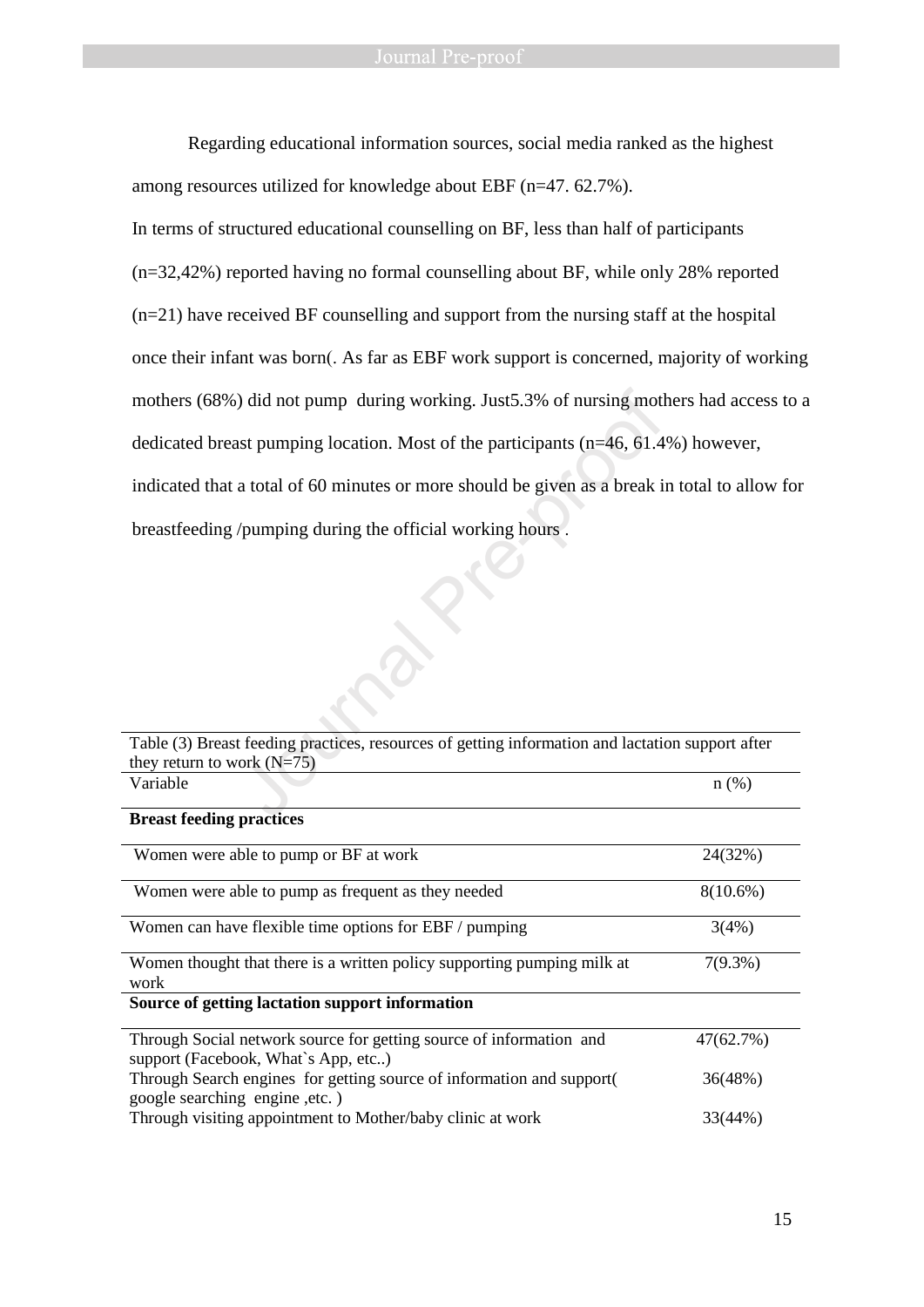| Journal Pre-proof                                                                     |             |
|---------------------------------------------------------------------------------------|-------------|
|                                                                                       |             |
|                                                                                       |             |
| Through routine check-ups by GP, family doctor or pediatrician                        | 23(30.7%)   |
| Through seeking advice from lactation consultant (out of their work place)            | 23(30.7%)   |
| Through Breastfeeding support group at work site                                      | 11(14.7%)   |
| <b>Supportive person to continue EBF</b>                                              |             |
| Mother                                                                                | 26 (34.7%)  |
| Husband                                                                               | 23 (30.7%)  |
| Other family members                                                                  | $8(10.6\%)$ |
| No support                                                                            | 18(24%)     |
| New-born care provider when mother at work                                            |             |
| Family member                                                                         | 37 (49.3%)  |
| Daycare outside workplace                                                             | 15(20%)     |
| Daycare in the workplace                                                              | 11 (14.7%)  |
| Daily home. Caregiver/friend                                                          | 12(16%)     |
| Had extended the maternity-leave beyond paid maternity leave (n=69)                   | 17 (24.6%)  |
|                                                                                       |             |
|                                                                                       |             |
|                                                                                       |             |
| <b>Factors affecting breastfeeding</b>                                                |             |
| Table 4 shows the mean scores of factors affecting EBF using Likert scale with        |             |
| a range of 1 to 5, where (1) represents Never and (5) represents Always. Most mothers |             |

# *Factors affecting breastfeeding*

Table 4 shows the mean scores of factors affecting EBF using Likert scale with a range of 1 to 5, where (1) represents Never and (5) represents Always. Most mothers were supported by their families (mean 3.84; SD=0.86), and confident about their ability to successfully breastfeed (mean 4.05 ; SD= .83). However, they think that workplace does not support them to breastfeed during work (Mean 1.94; SD= 1), where as shown in table 4 below, the mean score for Flexibility and adequacy of breastfeeding/ pumping breaks was  $2.02$  (SD = .82), and the mean score for support by direct supervisor manger during work was 1.79 (SD=1.03).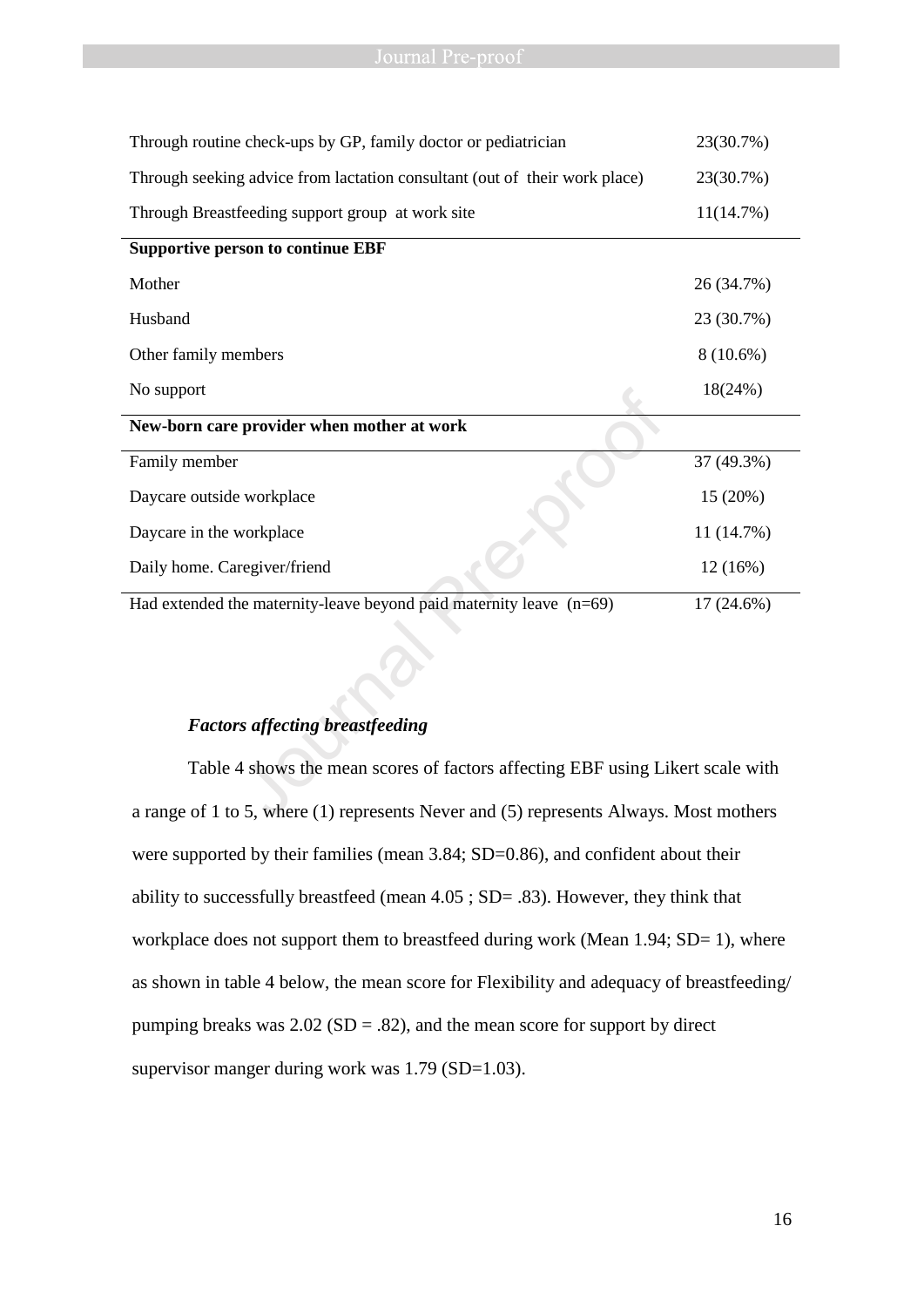| Table (4): Perceived maternal confidence and Environmental factors at workplace to continue EBF after |                 |  |
|-------------------------------------------------------------------------------------------------------|-----------------|--|
| returning to work $(N=75)$ .                                                                          |                 |  |
| Factor                                                                                                | Mean score (SD) |  |
| 1. Mothers' confidence in maintaining successful breastfeeding after going back to work               | 4.05(0.83)      |  |
| 2. Getting support and influence from family to continue EBF while mother at work                     | 3.84(.86)       |  |
| 3. Availability of other employee co-worker's support for breastfeeding during work                   | 2.48(1.03)      |  |
| 4. Availability of physical space For Pumping of Breastmilk and environmental support                 | 2.12(0.83)      |  |
| 5. Flexibility and adequacy of breastfeeding/pumping break in work                                    | 2.02(0.82)      |  |
| 6. Workplace support for breastfeeding during work                                                    | 1.94(1.00)      |  |
| 7. Direct supervisor manger support for breastfeeding during work                                     | 1.79(1.03)      |  |
| 8. Direct supervisor support manager for getting education and consultation about                     | 1.78(1.15)      |  |
| breastfeeding at work                                                                                 |                 |  |
| 5=always, 4= most often,3=occasional, 2=rarely, 1=never                                               |                 |  |
|                                                                                                       |                 |  |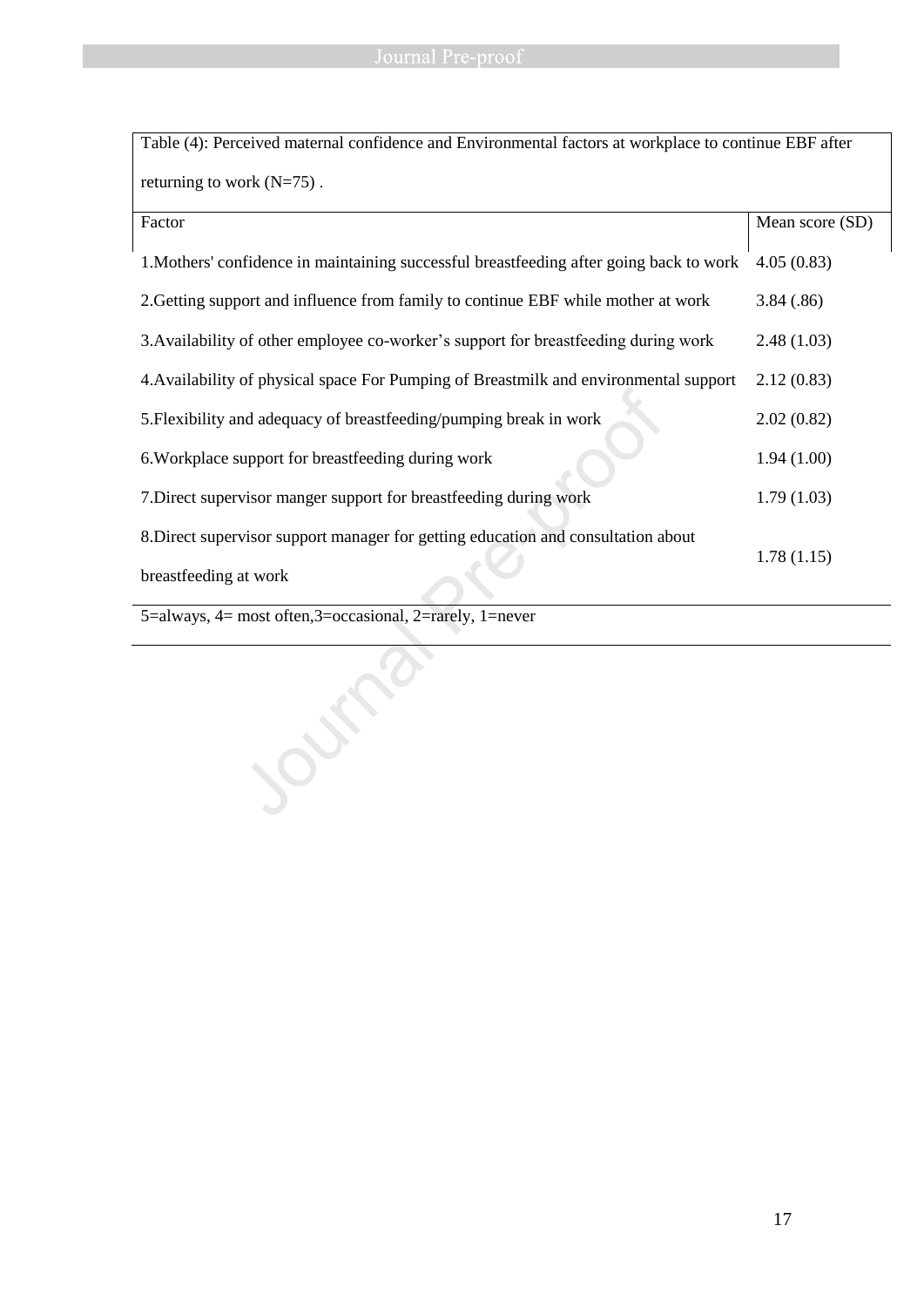When examined further, maternal, work place, and environmental support variables that

would statistically affect EBF adherence, showed that mother's confidence about her

ability to successfully breastfeed, co-worker's employees support, and environmental

support at work place have a positive effect on the mother's decision to exclusively

breastfeed (p less than 0.038, 0.001, 0.041) respectively (see table 5).

| Table 5: Factors influencing EBF adherence following a return to work                                                                                                                                                                                                                                                                                                                |         |
|--------------------------------------------------------------------------------------------------------------------------------------------------------------------------------------------------------------------------------------------------------------------------------------------------------------------------------------------------------------------------------------|---------|
| Variable                                                                                                                                                                                                                                                                                                                                                                             | P value |
| Mother's education!                                                                                                                                                                                                                                                                                                                                                                  | 0.232   |
| Previous EBF experience $#$                                                                                                                                                                                                                                                                                                                                                          | 0.403   |
| First hour BF (initiation) !                                                                                                                                                                                                                                                                                                                                                         | 0.187   |
| Mode of delivery !                                                                                                                                                                                                                                                                                                                                                                   | 0.166   |
| Mother's confidence about ability to successfully continue to breastfeed $\bullet$                                                                                                                                                                                                                                                                                                   | 0.038   |
| Antenatal and postnatal BF education by healthcare provider $\bullet$                                                                                                                                                                                                                                                                                                                | 0.822   |
| Antenatal and postnatal information to facilitate EBF given by the supervisor manger $\bullet$                                                                                                                                                                                                                                                                                       | 0.255   |
| Family support *                                                                                                                                                                                                                                                                                                                                                                     | 0.519   |
| New-born care provider #                                                                                                                                                                                                                                                                                                                                                             | 0.186   |
| Work place EBF support *                                                                                                                                                                                                                                                                                                                                                             | 0.640   |
| Co-worker employee EBF support $\bullet$                                                                                                                                                                                                                                                                                                                                             | 0.001   |
| Supervisor manger support to facilitate pumping and EBF during work $\bullet$                                                                                                                                                                                                                                                                                                        | 0.222   |
| Environmental support in providing place for EBF (availability of space and                                                                                                                                                                                                                                                                                                          | 0.041   |
| equipment) $\bullet$                                                                                                                                                                                                                                                                                                                                                                 |         |
| Quality of EBF breaktime $\bullet$                                                                                                                                                                                                                                                                                                                                                   | 0.086   |
| $\overline{1}$ $\overline{1}$ $\overline{2}$ $\overline{3}$ $\overline{2}$ $\overline{3}$ $\overline{2}$ $\overline{3}$ $\overline{3}$ $\overline{4}$ $\overline{2}$ $\overline{3}$ $\overline{3}$ $\overline{4}$ $\overline{2}$ $\overline{3}$ $\overline{4}$ $\overline{2}$ $\overline{3}$ $\overline{4}$ $\overline{2}$ $\overline{3}$ $\overline{4}$ $\overline{2}$ $\overline{$ |         |

Chi-square

Chi-square (Fischer's Exact Test)

Mann-Whitney U Test and Kruskal-Wallis Test

On the other hand, maternal education, previous EBF experience, BF initiation,

mode of delivery, ante-natal and post-natal education by health-care provider, family

support, sex of new born, workplace support, and quality of BF break didn't have any

significant relationship with adherence to EBF.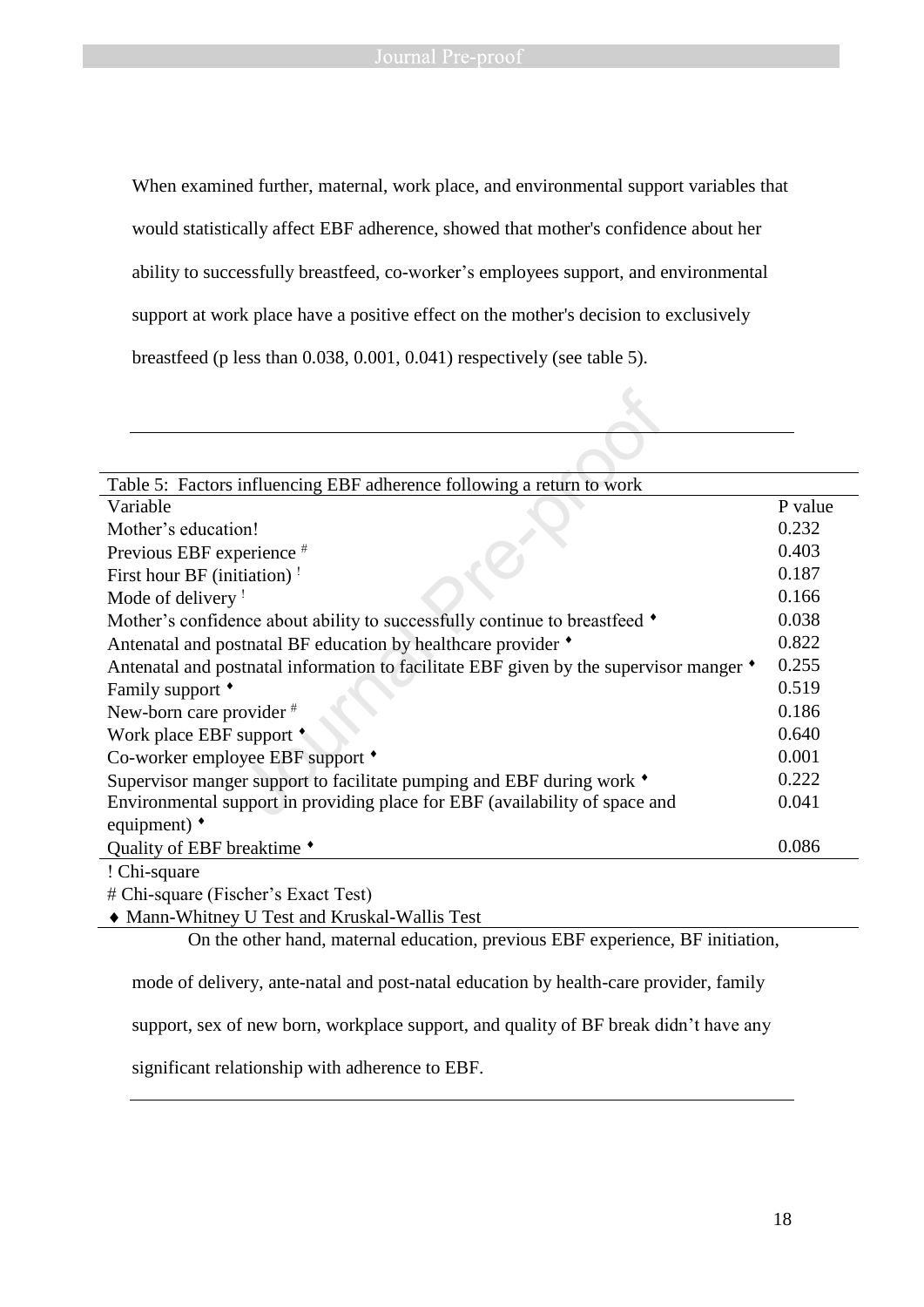#### **Discussion**

To the best of our knowledge, this is Jordan's first study as an example of upper middle income country to report EBF rates at 6 months as well as EBF challenges among health and non-health care working mothers in a hospital setting using validated questionnaire . There is a paucity of empirical regional and international research on the prevalence and barriers to EBF among working lactating mothers. According to the current study's findings, while working mothers' awareness of EBF is nearly complete (98.7 %), exclusive BF practice at six months was low (16 %). This is lower than the Jordanian Demographic Health Survey 2017-2018, which found only 25.4 % of mothers at the population level continued EBF for six months (9). The Healthy People 2020 initiative report states that the goal is for 60.6% of mothers to continue EBF for 6 months(23), which is far from the intended goal. This study describes additional barriers that prevented lactating working mothers from continuing to breastfeed exclusively. Of these reported barriers, short maternity leave that was a driving factor in early weaning BF infants in the current study and other studies, such as African American women in the Detroit area of the United States and female employees of the Sydney South West Area Health Service who return to work(24, 25). This study found that the presence of co-worker and direct supervisor manager support was associated with significantly higher EBF rates (P 0.05). These findings were consistent with the findings of another study, which found that managers can influence EBF decisions by controlling BF policies or informally supporting or discouraging working mothers(26). Possible hindrances to the sustained practice of EBF among working mothers, as indicated by this study, included lack of BF facilities and short or lack of official break time. In other is findings, while working mothers' awareness of EBF is ne<br>
usive BF practice at six months was low (16 %). This is 1<br>
mographic Health Survey 2017-2018, which found only 25<br>
ion level continued EBF for six months (9). The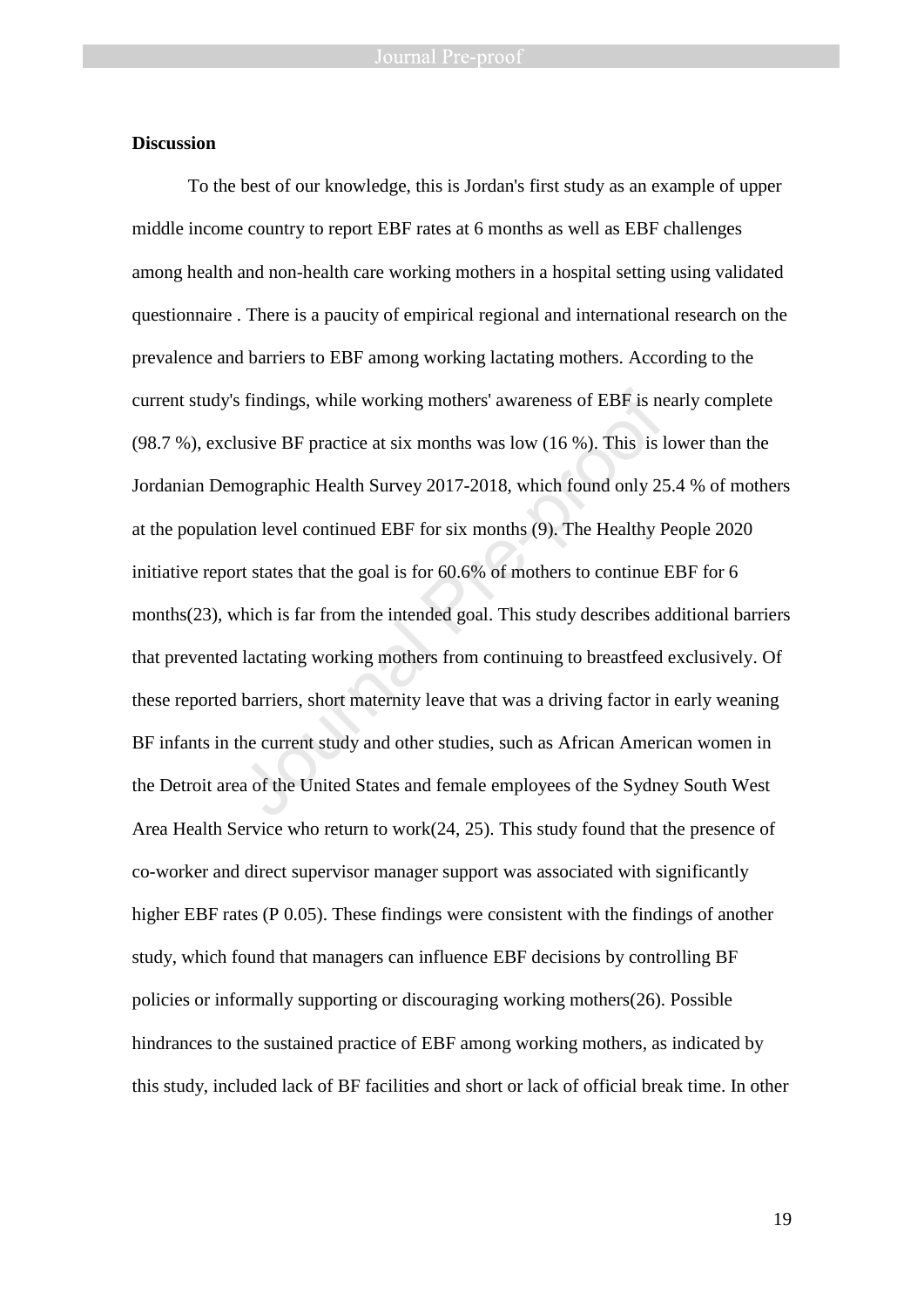words, the demand to perform official duties is difficult with the obligation to breastfeed at the same time.

According to research that studied and evaluated the legislation of 193 United Nations member nations for information on BF breaks and maternity leave guarantees, working moms have not attained their full EBF and health potential because they are not permitted to breastfeed at work (27).

According to this study, adherence to EBF differed significantly when there was environmental support versus when there was none  $(p=0.041)$ , implying that it is critical to implement breastfeeding-friendly policies at work to ensure that lactating mothers have access to private, clean spaces to express their breast milk via pumping(28). In the current study, the majority of nursing mothers (66.7%) did not pump at all, and those who did (8%) pumped their breast milk in the toilet room. The importance of early initiation of BF is well recognized (28). In the current study, around half (56 %) the participants-initiated BF within the first hour of delivery. ding to this study, adherence to EBF differed significantly<br>
I support versus when there was none (p=0.041), implying<br>
breastfeeding-friendly policies at work to ensure that lacta<br>
private, clean spaces to express their b

According to the Jordan Population and Family Health Survey, 2017-2018, 67 % of the new-borns to mothers with a secondary level of education were breastfed in their first hour of life, compared to 80 % of mothers with no education (29). In this context, the findings revealed that, despite the fact that all moms had a higher education level, a surprising 56 % of them commenced breastfeeding their infants within the first hour. This decreased rate of first-hour BF initiation in comparison to the overall educated population is most likely related to our respondents' high C-section rates (48 %). Possible explanation: caesarean birth is connected with postoperative care routines that might delay or disrupt contact between the mother and her new-born in the postpartum period, especially in a non-baby friendly environment. According to a study conducted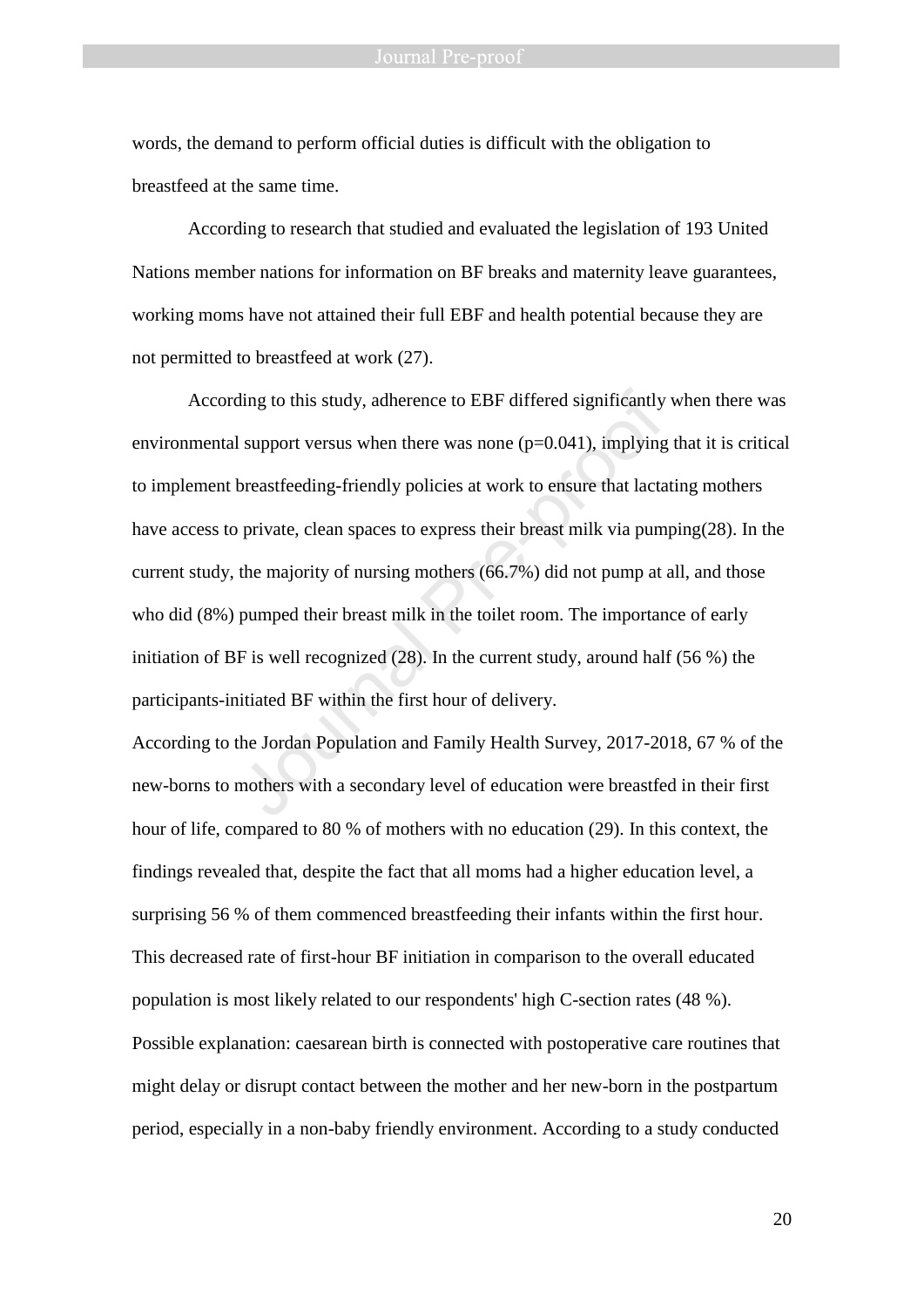in Northern Jordan, women (both employed and unemployed) with mothers who had more children and were experienced in EBF were more likely to exclusively breastfeed (30). This contradicts our study's findings, which found no significant difference between previous EBF experience and multi-party with continuing EBF. One possible explanation is that all of the participants in this study were working mothers, and factors related to work had a greater impact on the rate of EBF than previous experience. Approximately 42% of our respondents never discussed EBF or provided educational materials to them during their pregnancy. Furthermore, approximately one-third of them (28%) received BF education at the hospital during the postpartum period. The lack of a BF education program during the prenatal, natal, and postnatal periods may explain why some lactating mothers rely on informal resources, which may be inaccurate and untrustworthy. In this regard, it was observed in Jordan that moms who commenced BF before discharge were more likely to be employed, have a normal vaginal birth, and have had antenatal or post-birth BF education(31). y 42% of our respondents never discussed EBF or provide<br>tem during their pregnancy. Furthermore, approximately of<br>d BF education at the hospital during the postpartum peri<br>n program during the prenatal, natal, and postnata

In agreement with a prior recent study( $32$ ), social networking sites were the most comm only used resource in this context (62.7%), followed by online resources (48 %)

This study report that mothers who were confident in their ability to successfully breastfeed had significantly higher adherence to EBF at 6 months ( $p= 0.038$ ). This result is congruent with a study that was conducted on working mothers in Dengkil Health Clinic in Selangor, Malaysia, that found that mothers' beliefs and self-efficacy are important to determine practice of EBF in the work place(33) .

### **Strengths and limitations**

The study's strength is its contribution to a better understanding of the influences of EBF among working mothers, as well as the barriers that prevent them from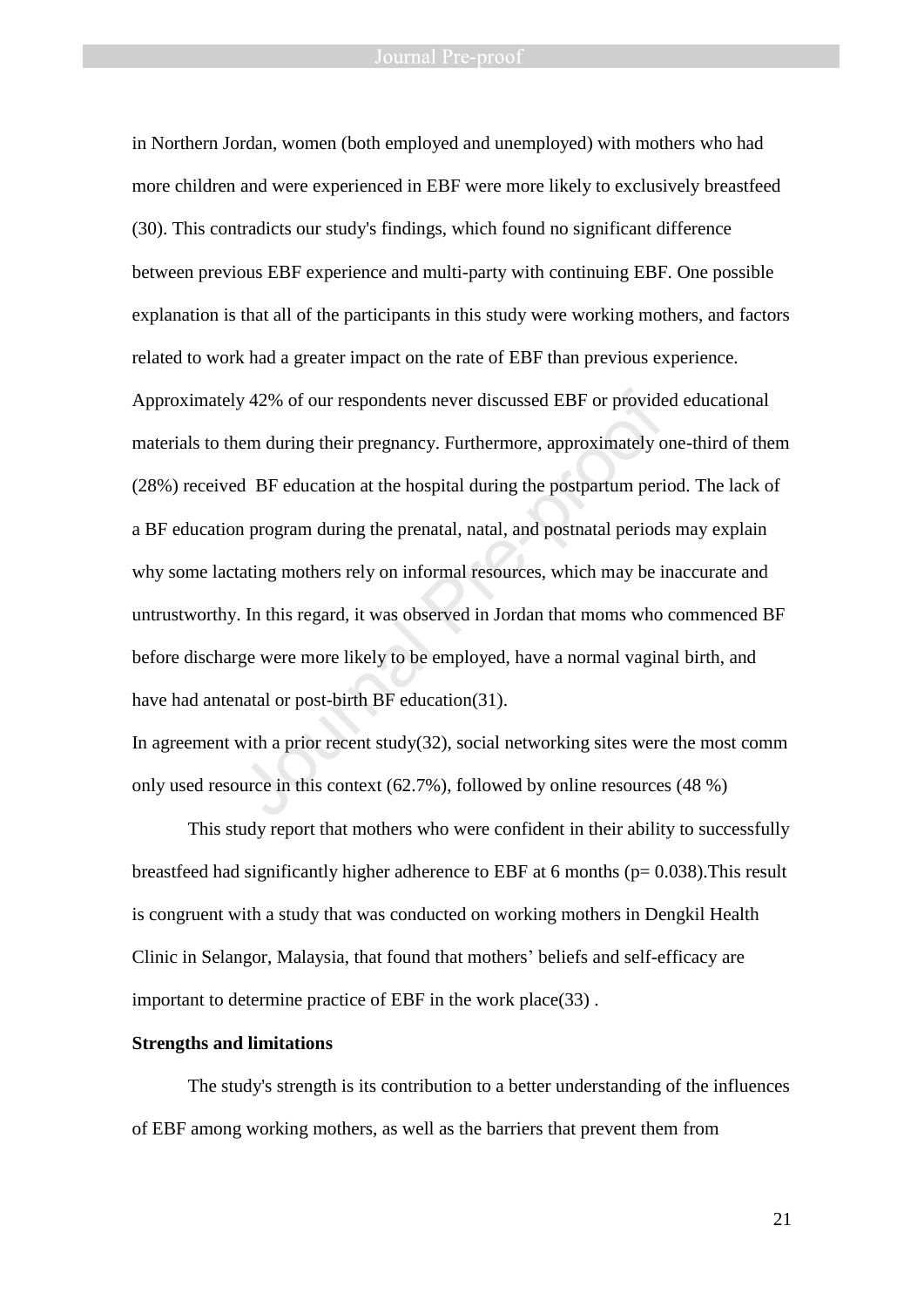#### Journal Pre-proof

continuing to breastfeed. The current study's findings provided critical information that will assist stakeholders, policymakers, and health care professionals in developing and implementing programs to improve EBF outcomes. Despite its contributions, this study has some significant limitations that should be considered when interpreting the findings. To begin, the sample consisted of 75 working mothers. Because participants were chosen in one health institute , generalizability is limited. Second, because of their work commitments, some participants may have been bored by our questionnaire's 54 questions. We may also consider recall bias because we asked mothers to recall events that occurred within the last six - 48 months. The response in the mothers will differ widely due to difficulty in recollecting facts and different environmental situation in the mothers of older children. ments, some participants may have been bored by our ques<br>
rmay also consider recall bias because we asked mothers twithin the last six - 48 months. The response in the mother<br>
difficulty in recollecting facts and different

#### **Implication for practice**

This study disclosed a variety of modifiable variables that can affect EBF rates among working mothers. The rate of EBF can be increased in communities through laws and policies. There is a desperate need to improve managers' and co-workers' employee support as he or she facilitates a better environment, infrastructure, and educational programs, as well as providing maternity leave extension and part-time employment for the first year after giving birth. Furthermore, Collaboration among various stakeholders, including Health Services, the Ministry of Health, the Department of Employment and Labour Relations, and all heads of professional organizations/institutions, may result in breastfeeding-friendly policies and EBF sensitive work environments and infrastructures that promote BF outcomes.

#### **Conclusion and recommendations**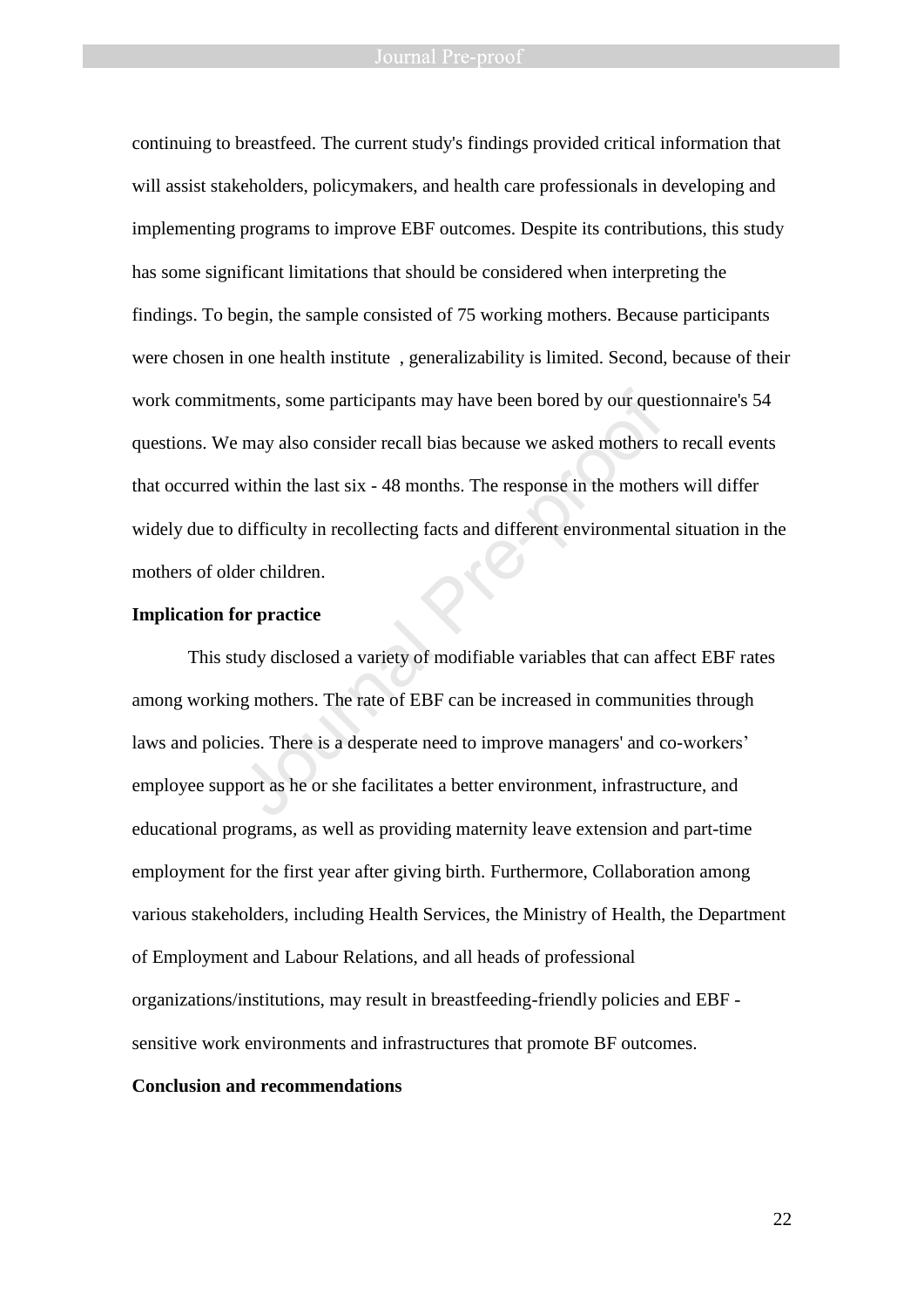While nearly all mothers are aware of and confident in their ability to continue EBF with the support of their family, partner and co-workers many report EBF cessation when they return to work due to workplace barriers that are beyond their control. This was offset by unsatisfied needs at their workplace, which hampered their EBF practice. These prerequisites include a lack of work site, infrastructure, and environmental support, as well as insufficient maternity leave and full-time employment status upon their return. Further steps for creating BF friendly supportive worksites are needed to enhance EBF -related attitudes at the workplace. This can be achieved by engaging hospital managers, co-worker's employees, prenatal and postnatal educators and social network sites through creating trustable BF groups. Future research is recommended to help to develop guidelines and policies that embrace EBF promotion programs at the national level. eir return. Further steps for creating BF friendly supportivance EBF -related attitudes at the workplace. This can be a<br>bital managers, co-worker's employees, prenatal and postn<br>work sites through creating trustable BF gro

**Conflicts of interest:** Alle authors have declared that they have no potential conflicts of interest related to the research, authorship, and/or publication of this article.

## **Availability of data and materials**

The datasets used and/or analyzed during the current study are available from the corresponding author on reasonable request.

#### **Ethics Approval and Informed Consent**

The study protocol was approved by the Institutional Review Board at Jordan University Hospital (Ref: 67/2019/1438)and dean ship of scientific research (Ref: 1120/2019/19).The relevant procedures were carried in accordance with the ethical standards of the responsible committee on human experimentation (institutional and national) as well as with the principles of Good Clinical Practice issued by the Declaration of Helsinki (2004; Tokyo) and its later amendments. Beth Olson from the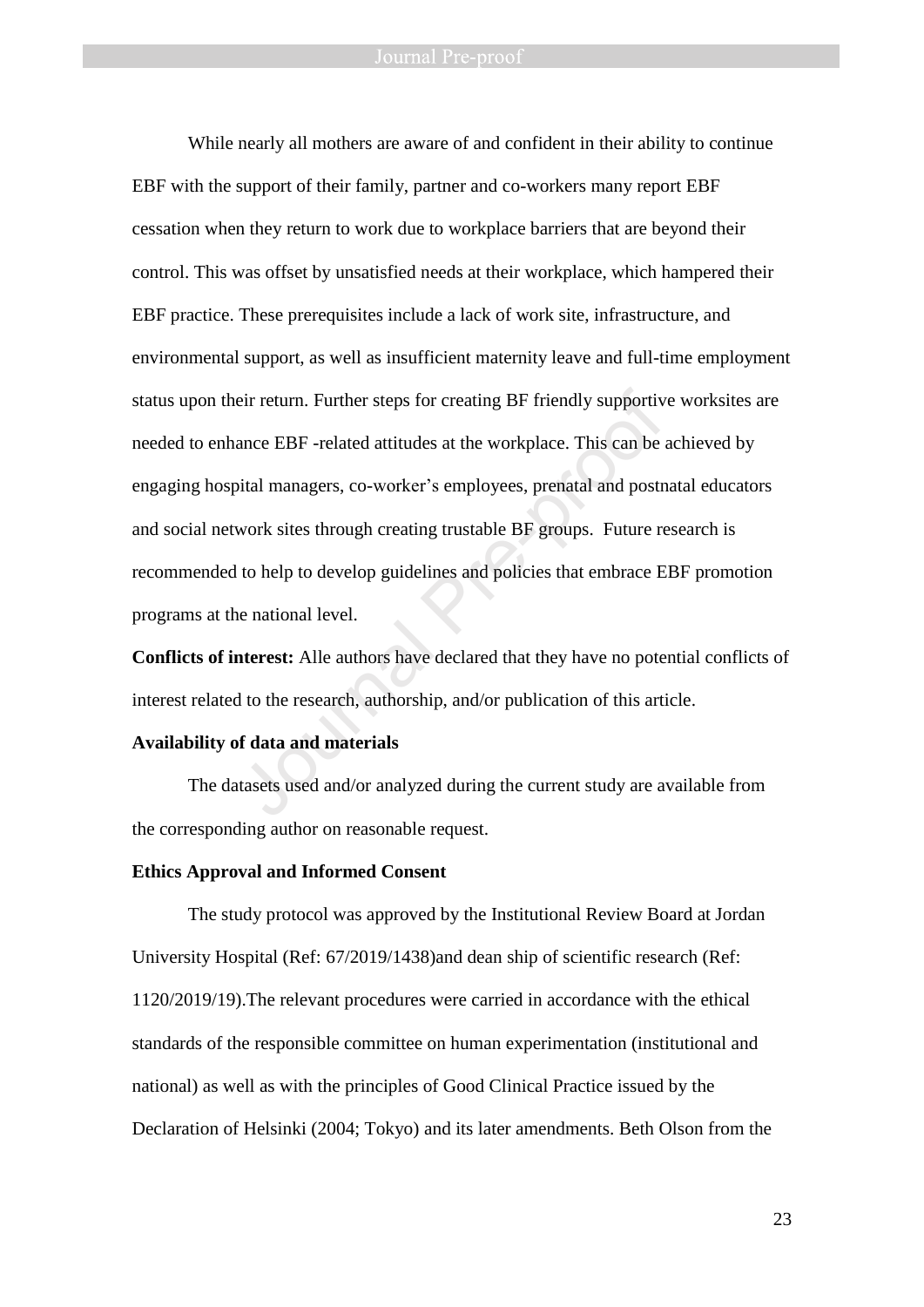University of Wisconsin-Madison provided us with the validated Research tool for our team, which we modified slightly to fit our culture .

**Participants Consent Form:** Informed consent was obtained from all the participants before inclusion in the study.

**Declaration of participants consent:** The authors certify that they have obtained all appropriate **participants** consent forms

#### **Authors' Contributions**

Eman F. Badran , Reema Safadi, , and Raeda Al-Qutob and Du'a Al-Maharma conceived designed and supervised the project.

Aseel Qutaishat, Deema Masarweh, Yazeed Bani Hamad, Ahmad Khamees, and Asmaa Shabsough shared in Acquisition of data and participated in planning the research tool, and collecting the data. an , Reema Safadi, , and Raeda Al-Qutob and Du'a Al-Masigned and supervised the project.<br>
at, Deema Masarweh, Yazeed Bani Hamad, Ahmad Khan<br>
ared in Acquisition of data and participated in planning the data.<br>
, Du'a Al-Mah

Reema Safadi, Du'a Al-Maharma, and Raeda Al-Qutob, reviewed the research tools and final manuscript.

Basheer Khamees participated in statistical designee and statistical analysis.

Aseel Qutaishat , Deema Masarweh and Ahmad Khamees contributed to the

interpretation of the results with supervision from Prof Basheer Khamees and. Du'a Al-Maharma.

Eman Badran, Aseel Qutaishat, Deema Masarweh, Yazeed Bani Hamad, Ahmad

Khamees, and Asma Shabsough took the lead in Drafting the manuscript.

Revising the manuscript critically for important intellectual content : Eman F. Badran ,

Reema Safadi, , and Raeda Al-Qutob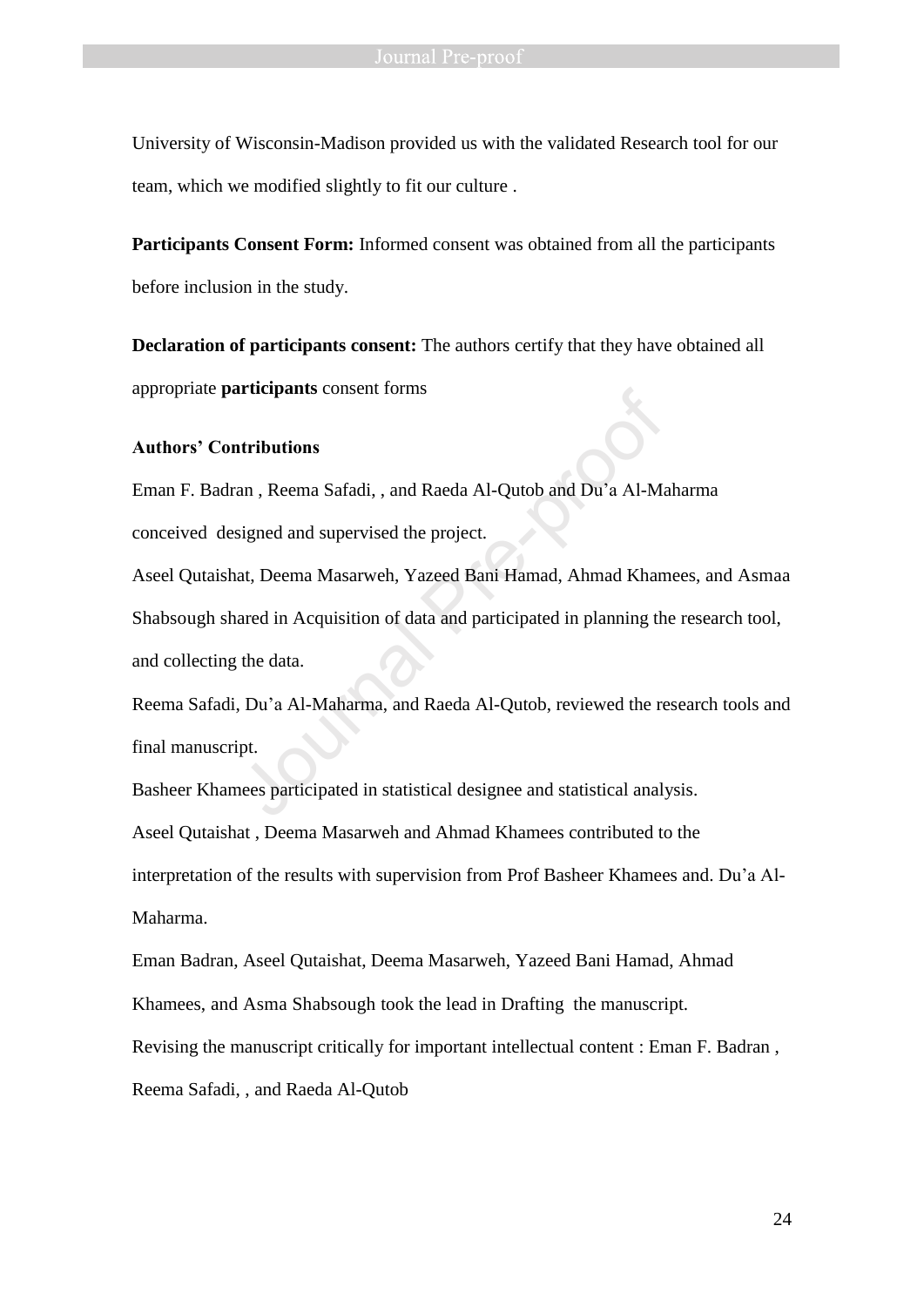All authors provided critical feedback, participated in the research and analysis, and approved the final manuscript.

### **Financial support and sponsorship:** nil.

## **Acknowledgment**

We would also like to thank and appreciate to all participating mothers working at the Jordan university hospital for their assistance. We would like to extend our thanks and gratitude and appreciation to Beth Olson and her research team from University of Wisconsin-Madison for their permission to use the research tool in order to create ours .

Journal Pre-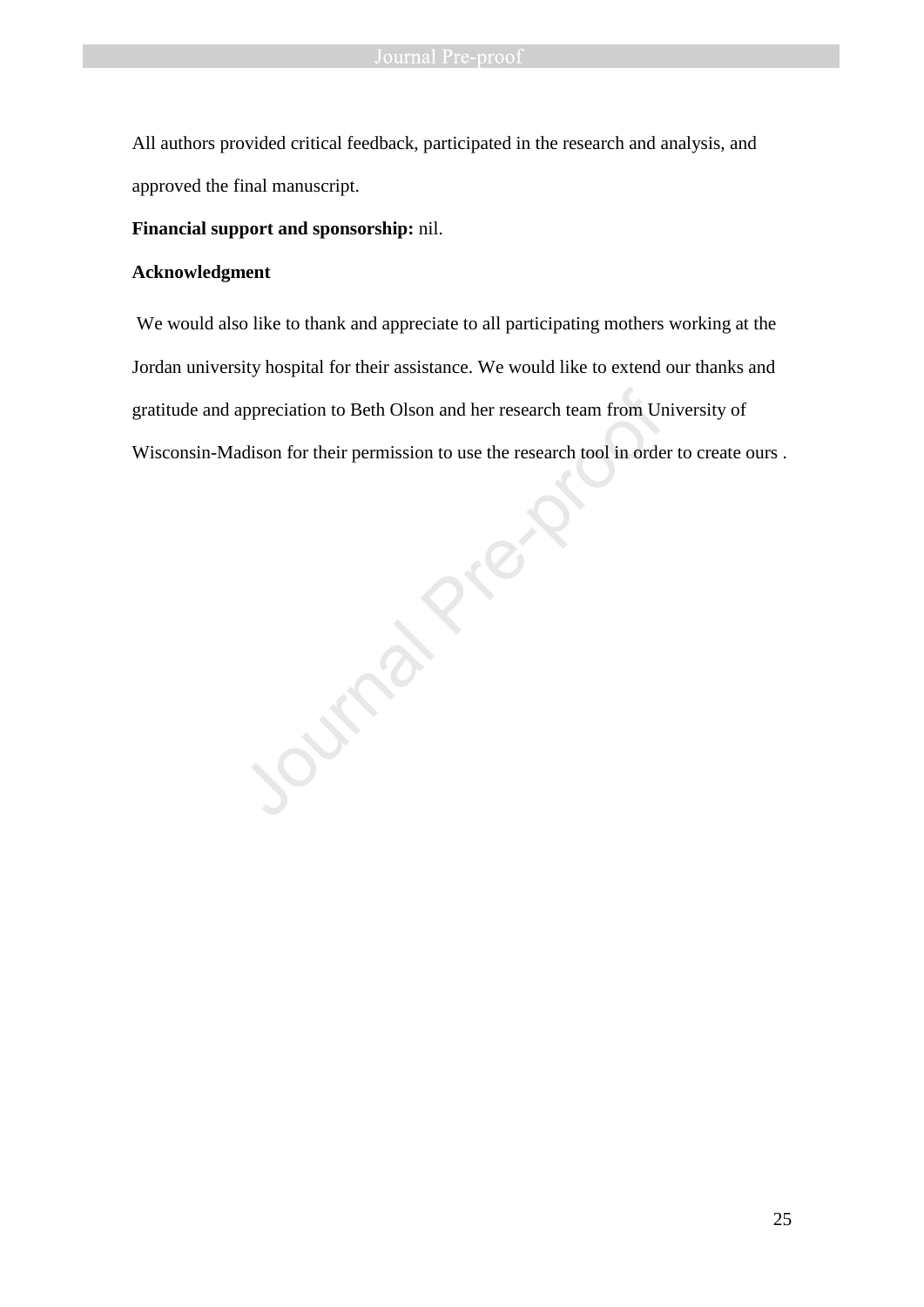#### **References**

1. Organization WH. Infant and young child feeding: model chapter for textbooks for medical students and allied health professionals: World Health Organization; 2009.

2. Chale LE, Fenton TR, Kayange N. Predictors of knowledge and practice of exclusive breastfeeding among health workers in Mwanza city, northwest Tanzania. BMC nursing. 2016;15(1):72. 3. Binns C, Lee M, Low WY. The long-term public health benefits of breastfeeding. Asia Pacific

Journal of Public Health. 2016;28(1):7-14.

4. Amitay EL, Keinan-Boker L. Breastfeeding and childhood leukemia incidence: a meta-analysis and systematic review. JAMA pediatrics. 2015;169(6):e151025-e.

5. Eidelman AI, Schanler RJ. Breastfeeding and the use of human milk. Pediatrics. 2012.

6. Kuma A. Economic and health benefits of breastfeeding: a review. Food Science and Quality Management. 2015;45(39).

7. Organization WH. Guideline: protecting, promoting and supporting breastfeeding in facilities providing maternity and newborn services. World Health Organization; 2017.

8. UNICEF W. Capture the Moment–Early initiation of breastfeeding: The best start for every newborn. New York: UNICEF. 2018.

9. Statistics Do, International I. Jordan population and family health survey 2017–2018. 2018. 10. Waite WM, Christakis D. Relationship of maternal perceptions of workplace breastfeeding support and job satisfaction. Breastfeeding Medicine. 2015;10(4):222-7.

11. Senghore T, Omotosho TA, Ceesay O, Williams DCH. Predictors of exclusive breastfeeding knowledge and intention to or practice of exclusive breastfeeding among antenatal and postnatal women receiving routine care: a cross-sectional study. International breastfeeding journal. 2018;13(1):9. ation WH. Guideline: protecting, promoting and supporting breastfee<br>inty and newborn services. World Health Organization; 2017.<br>W. Capture the Moment-Early initiation of breastfeeding: The best s<br>ork: UNICEF. 2018.<br>S. Do,

12. Sabin A, Manzur F, Adil S. Exclusive breastfeeding practices in working women of Pakistan: A cross sectional study. Pakistan journal of medical sciences. 2017;33(5):1148.

13. Chen YC, Wu Y-C, Chie W-C. Effects of work-related factors on the breastfeeding behavior of working mothers in a Taiwanese semiconductor manufacturer: a cross-sectional survey. BMC Public Health. 2006;6(1):160.

14. Brodribb W, Fallon A, Jackson C, Hegney D. The relationship between personal breastfeeding experience and the breastfeeding attitudes, knowledge, confidence and effectiveness of Australian GP registrars. Maternal & child nutrition. 2008;4(4):264-74.

15. Altamimi E, Al Nsour R, Al Dalaen D, Almajali N. Knowledge, attitude, and practice of breastfeeding among working mothers in South Jordan. Workplace health & safety. 2017;65(5):210-8. 16. Duke PS, Parsons WL, Snow PA, Edwards AC. Physicians as mothers: breastfeeding practices of

physician-mothers in Newfoundland and Labrador. Canadian Family Physician. 2007;53(5):887-91. 17. Anyanwu OU, Ezeonu C, Ezeanosike OB, Okike CO. The practice of breastfeeding by healthcare workers in the Federal Teaching Hospital, Abakaliki, southeastern Nigeria. South African Journal of Child

Health. 2014;8(2):55-8.

18. Chuang C-H, Chang P-J, Chen Y-C, Hsieh W-S, Hurng B-S, Lin S-J, et al. Maternal return to work and breastfeeding: a population-based cohort study. International journal of nursing studies. 2010;47(4):461-74.

19. Riaz S, Condon L. The experiences of breastfeeding mothers returning to work as hospital nurses in Pakistan: A qualitative study. Women and Birth. 2019;32(2):e252-e8.

20. online document . International Labour Organization. National Labour Law Profile: Jordan.https://www.ilo.org/ifpdial/information-resources/national-labour-lawprofiles/WCMS\_158905/lang--

en/index.htm#:~:text=Maternity%20Leave%20and%20Maternity%20Protection,a%20period%20shall%2 0be%20prohibited.Acessed April 2022.

21. Greene SW, Olson BH. Development of an instrument designed to measure employees' perceptions of workplace breastfeeding support. Breastfeeding Medicine. 2008;3(3):151-7.

22. Greene SW, Wolfe EW, Olson BH. Assessing the validity of measures of an instrument designed to measure employees' perceptions of workplace breastfeeding support. Breastfeeding Medicine. 2008;3(3):159-63.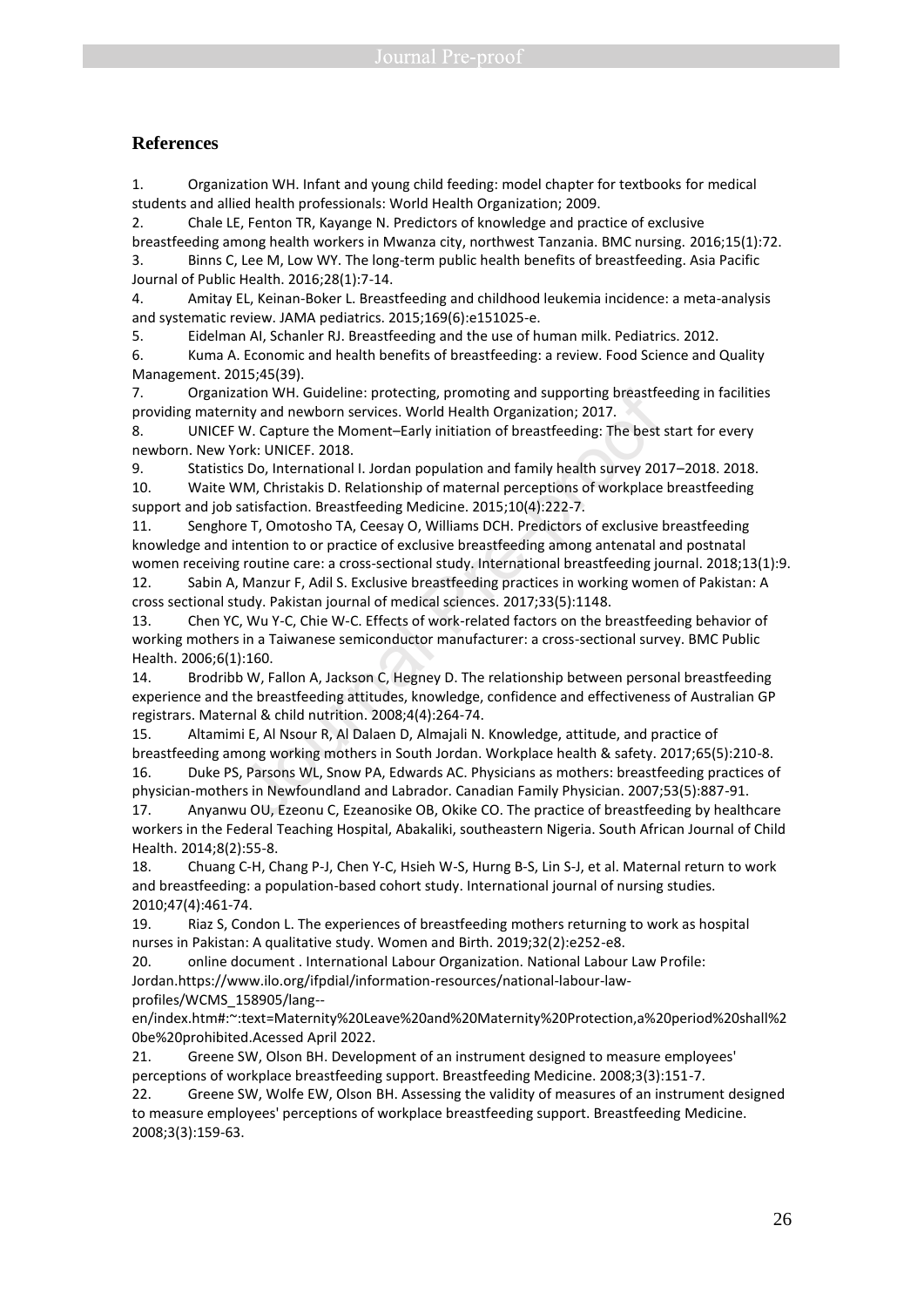23. People H. topics and objectives: Tobacco use. Washington DC US Department of Health and Human Services Accessed February. 2020;16:2015.

24. Johnson AM, Kirk R, Muzik M. Overcoming workplace barriers: A focus group study exploring African American mothers' needs for workplace breastfeeding support. Journal of Human Lactation. 2015;31(3):425-33.

25. Weber D, Janson A, Nolan M, Wen LM, Rissel C. Female employees' perceptions of organisational support for breastfeeding at work: findings from an Australian health service workplace. International breastfeeding journal. 2011;6(1):19.

26. Johnston ML, Esposito N. Barriers and facilitators for breastfeeding among working women in the United States. Journal of Obstetric, Gynecologic & Neonatal Nursing. 2007;36(1):9-20.

27. Atabay E, Moreno G, Nandi A, Kranz G, Vincent I, Assi T-M, et al. Facilitating working mothers' ability to breastfeed: global trends in guaranteeing breastfeeding breaks at work, 1995-2014. Journal of Human Lactation. 2015;31(1):81-8.

28. Iellamo A, Sobel H, Engelhardt K. Working mothers of the World Health Organization Western Pacific offices: lessons and experiences to protect, promote, and support breastfeeding. Journal of human lactation. 2015;31(1):36-9.

29. Tohotoa J, Maycock B, Hauck YL, Howat P, Burns S, Binns CW. Dads make a difference: an exploratory study of paternal support for breastfeeding in Perth, Western Australia. International breastfeeding journal. 2009;4(1):15.

30. Khasawneh W, Khasawneh AA. Predictors and barriers to breastfeeding in north of Jordan: could we do better? International breastfeeding journal. 2017;12(1):49.

31. Safadi R, Badran E, Sa'd Basha A, Jordan S, Ahmad M. Initiation and continuation of breastfeeding among Jordanian first-time mothers: a prospective cohort study. International Journal of Women's Health. 2018;10:571.

32. Badran EF AN, Shamasneh A, Braik LM, Allehdan SS, Tayyem RF. I. nfluence of Online Sources and Social Networking Sites on Breastfeeding Rate and Practices in Jordan. . Pediatr Ther 2020;10(359):2161-0665.

33. Rashid AA, Shamsuddin NH, Ridhuan RDARM, Amalina N, Sallahuddin NKD. Breastfeeding practice, support, and self-efficacy among working mothers in a rural health clinic in Selangor. J 28. Ieliamo A, Soolel H, Engelandrat K. Working mothers of the World Health Organization Pacific offices: lessons and experiences to protect, promote, and support breastfeedin human lactation. 2015;31(1):36-9.<br>29. Tohotoa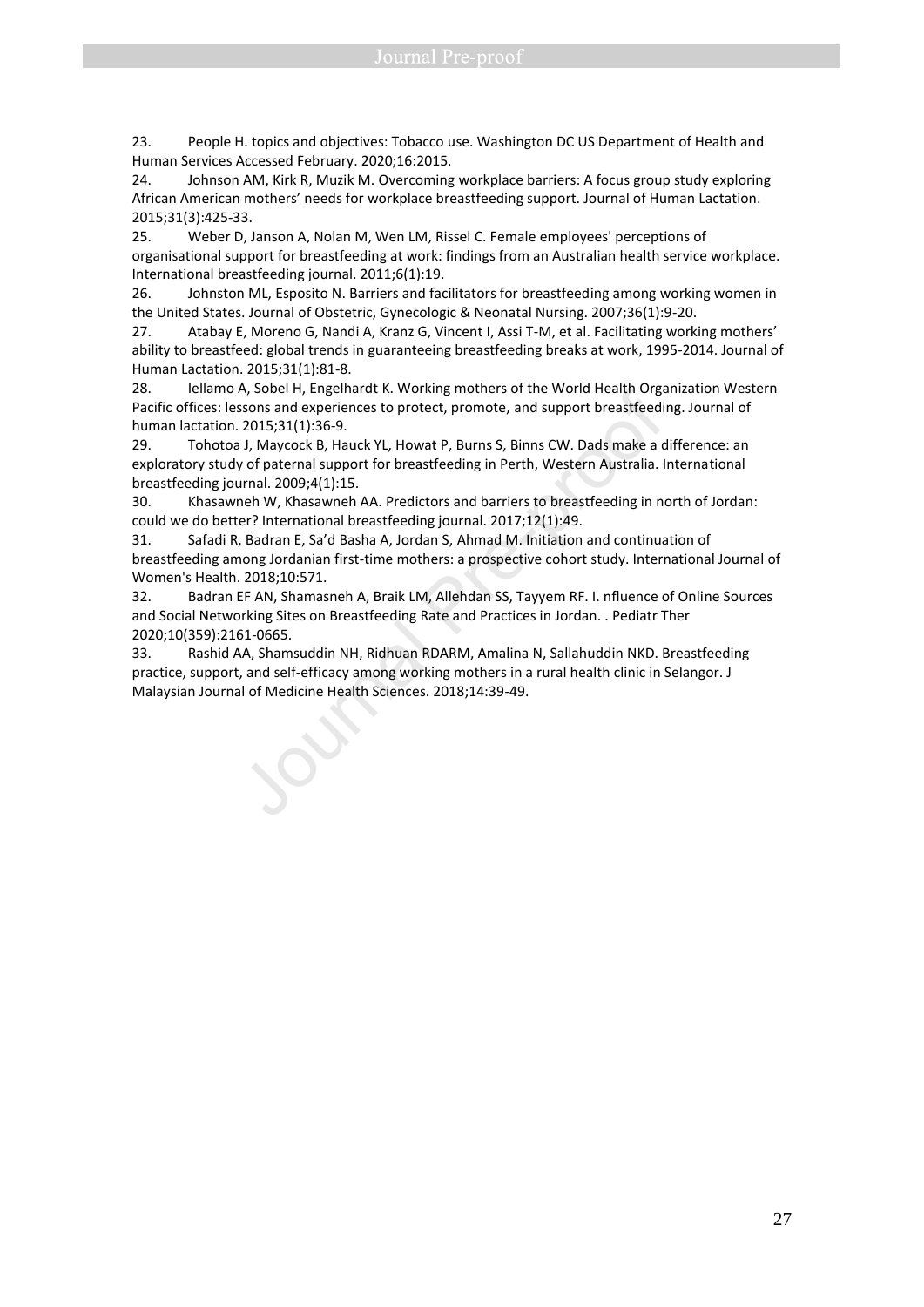Cover letter [28<sup>th</sup> March 2022]

### **Dear Editor-in-Chief**

Professor Shally Awasthi

We, the authors, are grateful for the reviewers' time and efforts in helping to strengthen the manuscript.

Attached is the revised manuscript. in addition to particular responses (point by point )

I wish to submit an original article for publication in "*Clinical Epidemiology and Global Health* (CEGH) ", titled Moort is needed prior to the designation as baby-friend<br>
", titled<br>
"...<br>
Noort is needed prior to the designation as baby-friend<br>
"...<br>
"Was (changed as reviewer 2 request)<br>
e prior to the Baby Friendly Hospital designati

"

**What support is needed prior to the designation as baby-friendly Hospital?**

**. (Original Article)**."

The previous title was (changed as reviewer 2 request)

**Obtaining advice prior to the Baby Friendly Hospital designation by Investigating the** 

**factors that contribute to women's difficulty juggling breastfeeding and work.** 

**(Original Article)**

The paper was coauthored by Reema Safadi, Raeda Al Qutob, Dua'Al-Maharma, Aseel A.

Qutaishat, Deema F. Masarweh, Yazeed A. Bani-Hamad, Ahmad B. Khamees. Asma R.

Shabsough, Basheer Khamees. This study aimed to identify to assess the rate and challenges that

affect EBF among mothers working at a teaching university hospital before it was accredited as a

Baby Friendly Hospital to facilitate a base for future studies.

This study helps to fill one of the research gaps as required by WHO where collaboration of various stakeholders involved in promoting, protecting, and supporting maternal breastfeeding efforts and contribute to the provision of a supportive work environment is called for. Our findings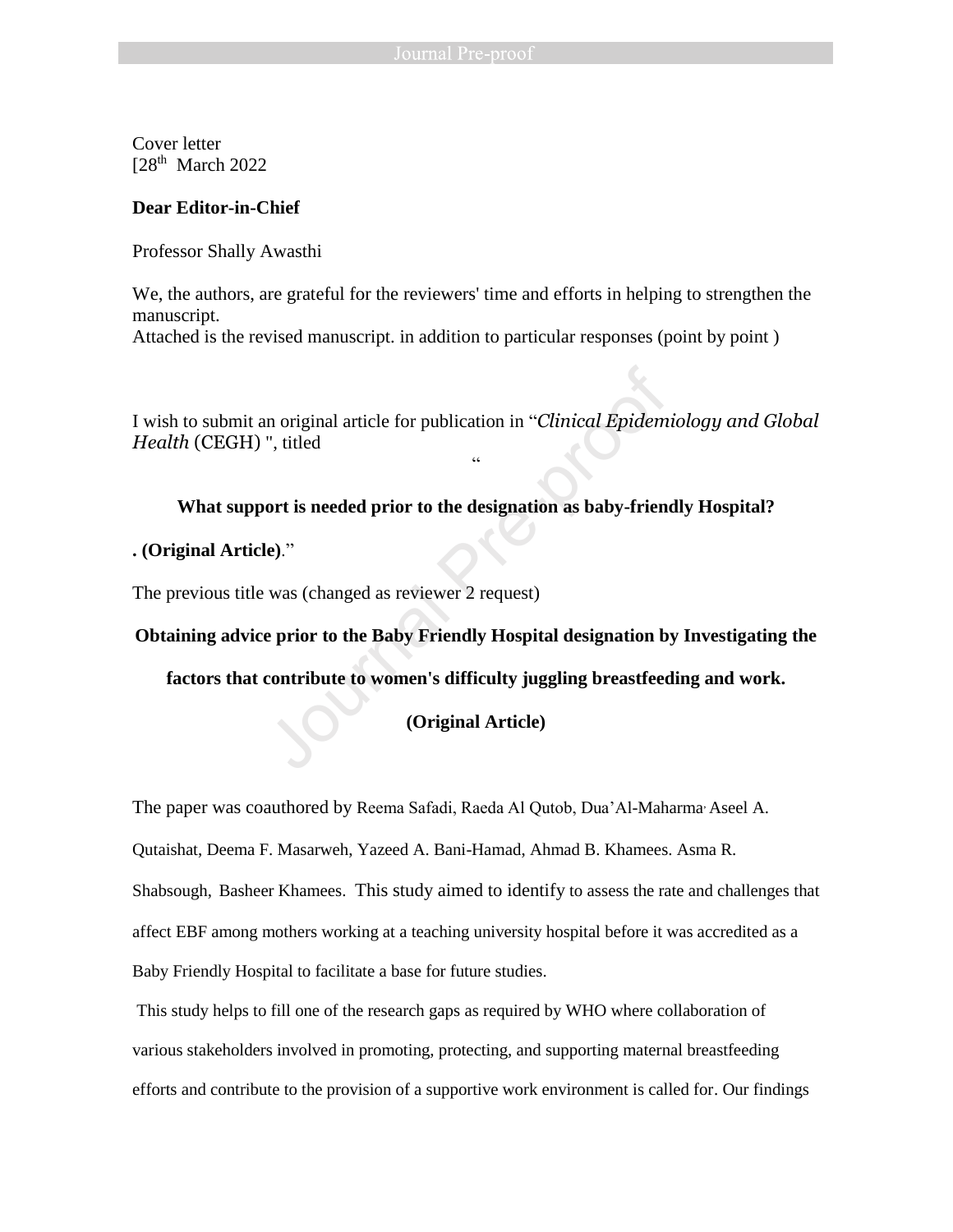#### Journal Pre-proof

demonstrated The BF initiating rate was 56%, but it fell after returning to work and the rate was 16% at 6 months. The perceived identified barriers include a lack of flexibility in the work schedule for breast feeding/milk expression, a lack of pumping space, dissatisfaction with maternity leave, and concerns about support from supervisors and employers. The adherence to EBF among mothers who had co-worker support, self-confidence of EBF, and environmental support at the workplace differed significantly from those who did not have these conditions

The current study results provided important data that help stakeholders, policymakers and health care professionals to formulate and implement programs that encourage working mothers at their own institutions to exclusively breastfeed their babies. Moreover we believe that our study helps to fill one of the research gaps as required by WHO where collaboration of various stakeholders involved in promoting, protecting, and supporting maternal breastfeeding efforts and contribute to the provision of a supportive work environment is called for. t study results provided important data that help stakeholder<br>ionals to formulate and implement programs that encourage<br>ns to exclusively breastfeed their babies. Moreover we belie<br>the research gaps as required by WHO wher

This manuscript has not been published or presented elsewhere in part or in entirety and is not under consideration by another journal. All study participants provided informed consent, and the study design was approved by the appropriate ethics review board. We have read and understood your journal's policies, and we believe that neither the manuscript nor the study violates any of these. There are no conflicts of interest to declare.

Thank you for your consideration. I look forward to hearing from you.

Sincerely, Eman F Badran MD, MRCPCH Professor of Paediatrics University of Jordan, School of Medicine, Department of Paediatrics, Perinatal-Neonatal division 11492, Amman, Jordan Phone: + 96279 5608288 Email: emanfbadran@gmail.com , [e.badran@ju.edu.jo](mailto:e.badran@ju.edu.jo)